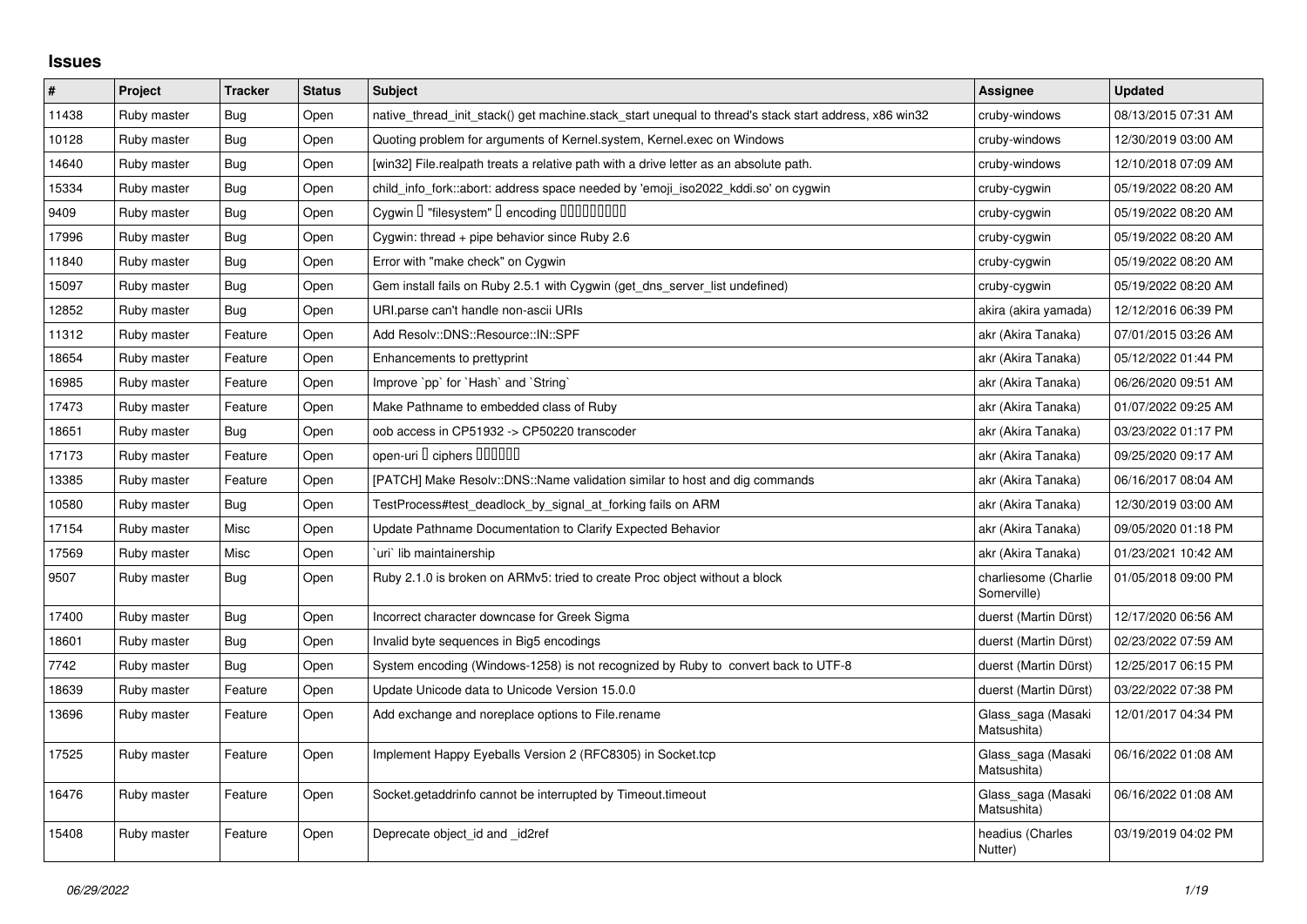| $\#$  | Project     | <b>Tracker</b> | <b>Status</b> | Subject                                                                                                             | <b>Assignee</b>                | <b>Updated</b>      |
|-------|-------------|----------------|---------------|---------------------------------------------------------------------------------------------------------------------|--------------------------------|---------------------|
| 18567 | Ruby master | Bug            | Open          | Depending on default gems in stdlib gems when not needed considered harmful                                         | hsbt (Hiroshi<br>SHIBATA)      | 04/21/2022 04:45 PM |
| 18614 | Ruby master | <b>Bug</b>     | Open          | Error (busy loop) in<br>TestGemCommandsSetupCommand#test_destdir_flag_does_not_try_to_write_to_the_default_gem_home | hsbt (Hiroshi<br>SHIBATA)      | 03/17/2022 01:03 AM |
| 18666 | Ruby master | Bug            | Open          | No rule to make target 'yaml/yaml.h', needed by 'api.o'                                                             | hsbt (Hiroshi<br>SHIBATA)      | 03/29/2022 11:17 AM |
| 18068 | Ruby master | Misc           | Open          | Silence LoadError only if it is for rubygems itself                                                                 | hsbt (Hiroshi<br>SHIBATA)      | 08/08/2021 02:21 PM |
| 18810 | Ruby master | Bug            | Open          | Make `Kernel#p` interruptable.                                                                                      | ioquatix (Samuel<br>Williams)  | 05/30/2022 12:44 AM |
| 13383 | Ruby master | Feature        | Open          | [PATCH] Module#source_location                                                                                      | ioquatix (Samuel<br>Williams)  | 01/09/2020 05:16 AM |
| 18036 | Ruby master | Bug            | Open          | Pthread fibers become invalid on fork - different from normal fibers.                                               | ioquatix (Samuel<br>Williams)  | 08/19/2021 07:05 AM |
| 18818 | Ruby master | Bug            | Open          | SEGV (Fiber scheduler?)                                                                                             | ioquatix (Samuel<br>Williams)  | 06/06/2022 06:31 PM |
| 18227 | Ruby master | Feature        | Open          | Static class initialization.                                                                                        | ioquatix (Samuel<br>Williams)  | 09/29/2021 09:21 PM |
| 18002 | Ruby master | Bug            | Open          | s390x: Tests failing without LC_ALL env                                                                             | jaruga (Jun Aruga)             | 07/12/2021 04:30 PM |
| 16492 | Ruby master | <b>Bug</b>     | Open          | TestBugReporter#test_bug_reporter_add test failures                                                                 | jaruga (Jun Aruga)             | 08/24/2021 01:12 PM |
| 16188 | Ruby master | Misc           | Open          | What are the performance implications of the new keyword arguments in 2.7 and 3.0?                                  | jeremyevans0 (Jeremy<br>Evans) | 11/27/2019 04:45 PM |
| 18058 | Ruby master | Bug            | Open          | 3.1.0-dev with MJIT enabled Zlib::BufError during `gem install`                                                     | k0kubun (Takashi<br>Kokubun)   | 08/02/2021 08:31 PM |
| 18277 | Ruby master | Bug            | Open          | buffer error (Zlib::BufError) in Zlib::Deflate#deflate when using MJIT                                              | k0kubun (Takashi<br>Kokubun)   | 01/05/2022 03:04 PM |
| 17995 | Ruby master | Bug            | Open          | Slow down when mjit and Ractor are being used at same time                                                          | k0kubun (Takashi<br>Kokubun)   | 06/11/2022 04:02 AM |
| 16185 | Ruby master | Bug            | Open          | basictest failure on AIX 6.1 for 64bit build                                                                        | kanemoto (Yutaka<br>Kanemoto)  | 10/15/2019 12:05 AM |
| 18761 | Ruby master | Misc           | Open          | provide an example wasm project                                                                                     | katei (Yuta Saito)             | 05/23/2022 11:01 AM |
| 17210 | Ruby master | Feature        | Open          | More readable and useful `Set#inspect`                                                                              | knu (Akinori MUSHA)            | 05/19/2021 10:12 PM |
| 11710 | Ruby master | Feature        | Open          | [PATCH] Replace Set#merge with Set#merge! and make Set#merge non-mutating.                                          | knu (Akinori MUSHA)            | 11/18/2015 07:28 PM |
| 15240 | Ruby master | Feature        | Open          | Set operations check for is_a?(Set), rather than allowing duck typing                                               | knu (Akinori MUSHA)            | 08/27/2019 08:12 PM |
| 16989 | Ruby master | Feature        | Open          | Sets: need $\Psi$ <sup><math>\Box</math></sup>                                                                      | knu (Akinori MUSHA)            | 02/18/2022 02:57 AM |
| 18275 | Ruby master | Feature        | Open          | Add an option to define method to not capture the surrounding environment                                           | ko1 (Koichi Sasada)            | 12/03/2021 02:34 PM |
| 14394 | Ruby master | Feature        | Open          | Class.descendants                                                                                                   | ko1 (Koichi Sasada)            | 01/20/2022 10:46 PM |
| 17502 | Ruby master | Misc           | Open          | C vs Ruby                                                                                                           | ko1 (Koichi Sasada)            | 12/02/2021 07:53 PM |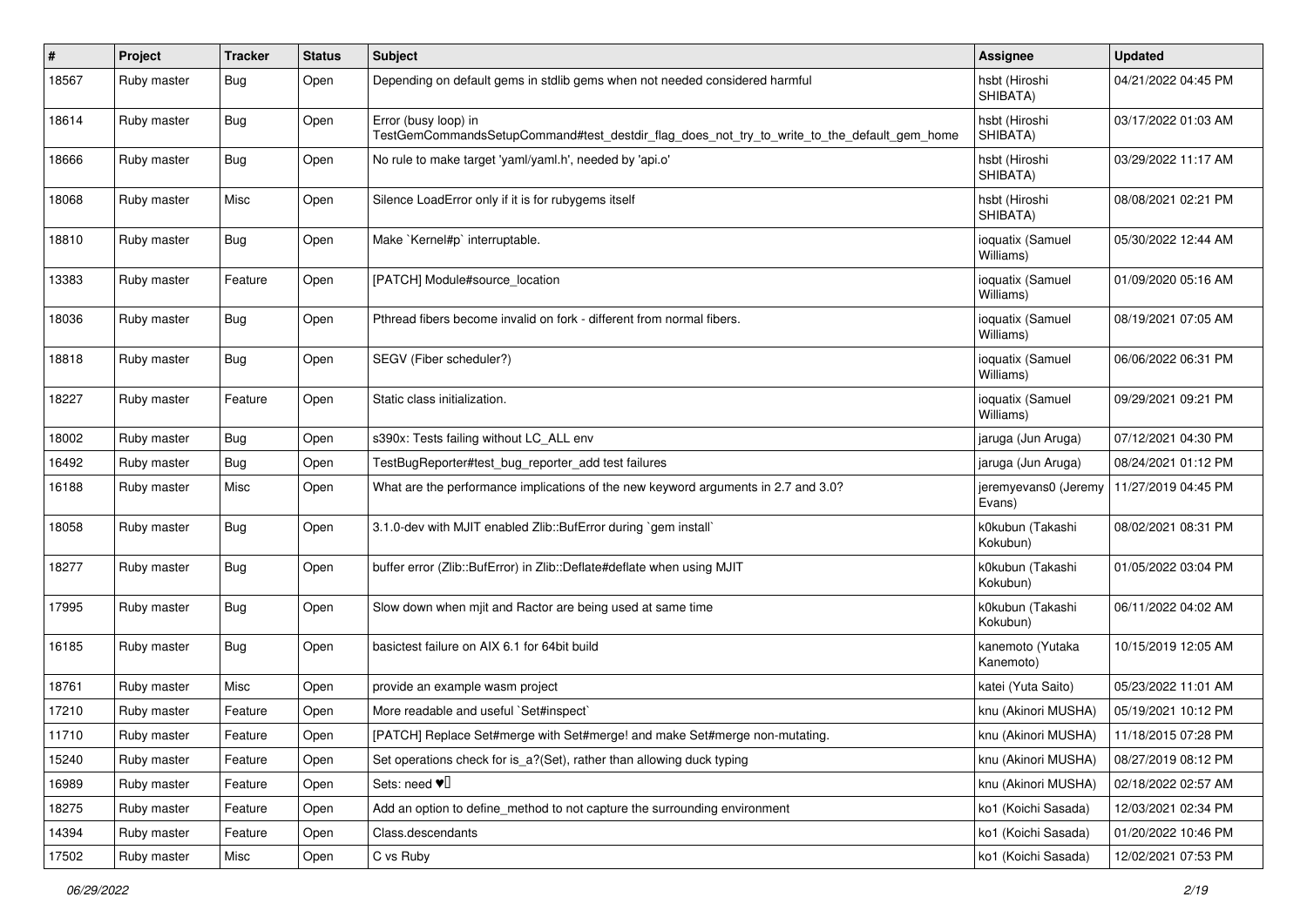| #     | Project     | <b>Tracker</b>   | <b>Status</b> | <b>Subject</b>                                                                                                                    | <b>Assignee</b>     | <b>Updated</b>      |
|-------|-------------|------------------|---------------|-----------------------------------------------------------------------------------------------------------------------------------|---------------------|---------------------|
| 17531 | Ruby master | Bug              | Open          | did you mean' not Ractor friendly                                                                                                 | ko1 (Koichi Sasada) | 01/29/2021 08:48 AM |
| 11808 | Ruby master | Bug              | Open          | Different behavior between Enumerable#grep and Array#grep                                                                         | ko1 (Koichi Sasada) | 10/26/2020 04:36 AM |
| 15315 | Ruby master | Bug              | Open          | ec_switch can still lose interrupts                                                                                               | ko1 (Koichi Sasada) | 11/20/2018 09:32 AM |
| 10932 | Ruby master | Feature          | Open          | Enabling allocation tracing as early as possible                                                                                  | ko1 (Koichi Sasada) | 06/13/2015 07:54 AM |
| 15778 | Ruby master | Feature          | Open          | Expose an API to pry-open the stack frames in Ruby                                                                                | ko1 (Koichi Sasada) | 08/29/2019 06:24 AM |
| 10009 | Ruby master | <b>Bug</b>       | Open          | IO operation is 10x slower in multi-thread environment                                                                            | ko1 (Koichi Sasada) | 05/21/2015 07:19 AM |
| 14492 | Ruby master | Feature          | Open          | iseq loading + caching should be in core                                                                                          | ko1 (Koichi Sasada) | 12/10/2020 08:53 AM |
| 17884 | Ruby master | Feature          | Open          | locindex for profiling tools                                                                                                      | ko1 (Koichi Sasada) | 05/24/2021 04:17 PM |
| 18553 | Ruby master | <b>Bug</b>       | Open          | Memory leak on compiling method call with kwargs                                                                                  | ko1 (Koichi Sasada) | 03/23/2022 09:34 PM |
| 17513 | Ruby master | <b>Bug</b>       | Open          | Methods of shareable objects and UnboundMethods should be shareable                                                               | ko1 (Koichi Sasada) | 01/06/2021 08:53 PM |
| 17667 | Ruby master | <b>Bug</b>       | Open          | Module#name needs synchronization                                                                                                 | ko1 (Koichi Sasada) | 03/02/2021 07:31 AM |
| 14813 | Ruby master | Feature          | Open          | [PATCH] gc.c: make gc_enter+gc_exit pairs dtrace probes, too                                                                      | ko1 (Koichi Sasada) | 12/17/2018 07:42 AM |
| 14859 | Ruby master | Feature          | Open          | [PATCH] implement Timeout in VM                                                                                                   | ko1 (Koichi Sasada) | 07/22/2018 07:42 AM |
| 10423 | Ruby master | Feature          | Open          | [PATCH] opt_str_lit*: avoid literal string allocations                                                                            | ko1 (Koichi Sasada) | 01/05/2018 09:01 PM |
| 15263 | Ruby master | <b>Bug</b>       | Open          | [PATCH] vm_trace.c (postponed_job_register): only hit main thread                                                                 | ko1 (Koichi Sasada) | 10/27/2018 11:35 PM |
| 17359 | Ruby master | <b>Bug</b>       | Open          | Ractor copy mode is not Ractor-safe                                                                                               | ko1 (Koichi Sasada) | 12/02/2020 05:42 PM |
| 18119 | Ruby master | <b>Bug</b>       | Open          | Ractor crashes when instantiating classes                                                                                         | ko1 (Koichi Sasada) | 09/14/2021 01:42 AM |
| 17543 | Ruby master | Bug              | Open          | Ractor isolation broken by `self` in shareable proc                                                                               | ko1 (Koichi Sasada) | 01/29/2021 03:06 PM |
| 17404 | Ruby master | Feature          | Open          | Ractor `move:` API to allow shareability check                                                                                    | ko1 (Koichi Sasada) | 12/18/2020 09:17 PM |
| 17393 | Ruby master | Feature          | Open          | `Ractor::Moved#inspect`                                                                                                           | ko1 (Koichi Sasada) | 12/21/2020 05:47 PM |
| 17624 | Ruby master | Bug              | Open          | Ractor.receive is not thread-safe                                                                                                 | ko1 (Koichi Sasada) | 09/14/2021 01:40 AM |
| 18258 | Ruby master | <b>Bug</b>       | Open          | Ractor shareable? can be slow and mutates internal object flags.                                                                  | ko1 (Koichi Sasada) | 10/21/2021 08:58 AM |
| 17414 | Ruby master | Feature          | Open          | Ractor should allow access to shareable attributes for Modules/Classes                                                            | ko1 (Koichi Sasada) | 12/21/2020 03:56 PM |
| 15802 | Ruby master | Misc             | Open          | Reduce the minimum string buffer size from 127 to 63 bytes                                                                        | ko1 (Koichi Sasada) | 07/30/2019 04:04 AM |
| 8444  | Ruby master | <b>Bug</b>       | Open          | Regexp vars \$~ and friends are not thread local                                                                                  | ko1 (Koichi Sasada) | 07/30/2019 07:38 AM |
| 18886 | Ruby master | <b>Bug</b>       | Open          | Struct aref and aset don't trigger any tracepoints.                                                                               | ko1 (Koichi Sasada) | 06/29/2022 06:05 AM |
| 13512 | Ruby master | Feature          | Open          | <b>System Threads</b>                                                                                                             | ko1 (Koichi Sasada) | 07/14/2017 07:08 AM |
| 11174 | Ruby master | <sub>i</sub> Bug | Open          | threads memory leak                                                                                                               | ko1 (Koichi Sasada) | 06/17/2019 03:17 PM |
| 10238 | Ruby master | Feature          | Open          | todo: remove dependency on malloc_usable_size                                                                                     | ko1 (Koichi Sasada) | 12/10/2020 09:20 AM |
| 15854 | Ruby master | Feature          | Open          | Tracing instance variable assignment                                                                                              | ko1 (Koichi Sasada) | 07/29/2019 07:13 AM |
| 17420 | Ruby master | Bug              | Open          | Unsafe mutation of \$" when doing non-RubyGems require in Ractor                                                                  | ko1 (Koichi Sasada) | 01/07/2021 01:23 PM |
| 17617 | Ruby master | Bug              | Open          | When a Ractor's incoming port is closed, Ractor.receive if does not raise Ractor::ClosedError, but instead<br>blocks indefinitely | ko1 (Koichi Sasada) | 09/14/2021 01:40 AM |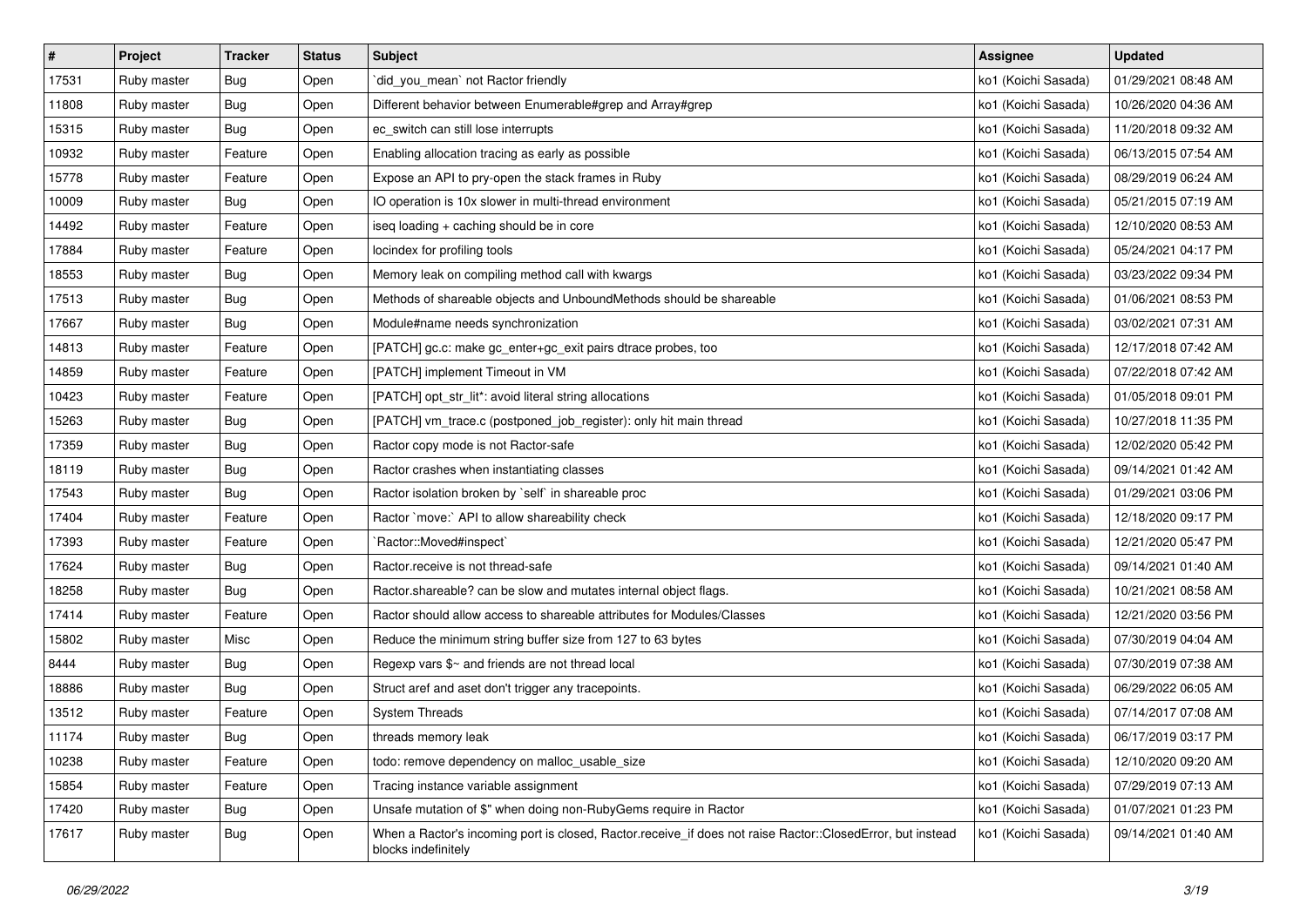| $\#$  | Project     | <b>Tracker</b> | <b>Status</b> | <b>Subject</b>                                                               | Assignee                               | <b>Updated</b>      |
|-------|-------------|----------------|---------------|------------------------------------------------------------------------------|----------------------------------------|---------------------|
| 13697 | Ruby master | Feature        | Open          | [PATCH]: futex based thread primitives                                       | kosaki (Motohiro<br>KOSAKI)            | 01/28/2018 11:41 PM |
| 15881 | Ruby master | Feature        | Open          | Optimize deconstruct in pattern matching                                     | ktsj (Kazuki Tsujimoto)                | 12/25/2019 04:28 AM |
| 15918 | Ruby master | Feature        | Open          | Pattern matching for Set                                                     | ktsj (Kazuki Tsujimoto)                | 07/29/2019 08:12 AM |
| 18564 | Ruby master | Feature        | Open          | Add Exception#detailed message                                               | mame (Yusuke<br>Endoh)                 | 02/01/2022 08:06 PM |
| 14244 | Ruby master | Feature        | Open          | Better error messages for scripts with non-matching end statements           | mame (Yusuke<br>Endoh)                 | 11/29/2018 08:57 AM |
| 18194 | Ruby master | Feature        | Open          | No easy way to format exception messages per thread/fiber scheduler context. | mame (Yusuke<br>Endoh)                 | 09/29/2021 10:10 AM |
| 9347  | Ruby master | Feature        | Open          | Accept non callable argument to detect                                       | marcandre<br>(Marc-Andre<br>Lafortune) | 01/05/2018 09:00 PM |
| 15815 | Ruby master | Feature        | Open          | Add option to raise NoMethodError for OpenStruct                             | marcandre<br>(Marc-Andre<br>Lafortune) | 09/28/2020 02:11 AM |
| 8223  | Ruby master | Feature        | Open          | Make Matrix more omnivorous.                                                 | marcandre<br>(Marc-Andre<br>Lafortune) | 04/09/2013 03:42 AM |
| 11181 | Ruby master | Feature        | Open          | Add a line directive to Ruby                                                 | matz (Yukihiro<br>Matsumoto)           | 01/26/2016 02:04 AM |
| 7704  | Ruby master | Feature        | Open          | Add a list of enabled (experimental) language features.                      | matz (Yukihiro<br>Matsumoto)           | 12/25/2017 06:15 PM |
| 12244 | Ruby master | Feature        | Open          | Add a way to `integer - integer % num`                                       | matz (Yukihiro<br>Matsumoto)           | 05/17/2016 06:05 AM |
| 10489 | Ruby master | Feature        | Open          | Add inherit method for clearer and multiple inheritance                      | matz (Yukihiro<br>Matsumoto)           | 12/10/2020 08:53 AM |
| 17830 | Ruby master | Feature        | Open          | Add Integer#previous and Integer#prev                                        | matz (Yukihiro<br>Matsumoto)           | 04/27/2021 11:35 PM |
| 7876  | Ruby master | Feature        | Open          | Add method for accessing Class from within Singleton Class                   | matz (Yukihiro<br>Matsumoto)           | 12/25/2017 06:15 PM |
| 7654  | Ruby master | Feature        | Open          | Add optional code block to IO::readlines                                     | matz (Yukihiro<br>Matsumoto)           | 12/25/2017 06:15 PM |
| 7883  | Ruby master | Feature        | Open          | Add Regex#to_proc                                                            | matz (Yukihiro<br>Matsumoto)           | 12/25/2017 06:15 PM |
| 9043  | Ruby master | Feature        | Open          | Add String#f method as shortcut for #freeze                                  | matz (Yukihiro<br>Matsumoto)           | 01/05/2018 09:00 PM |
| 10574 | Ruby master | Feature        | Open          | Add String#Ichomp and String.Ichomp!                                         | matz (Yukihiro<br>Matsumoto)           | 12/15/2014 04:34 PM |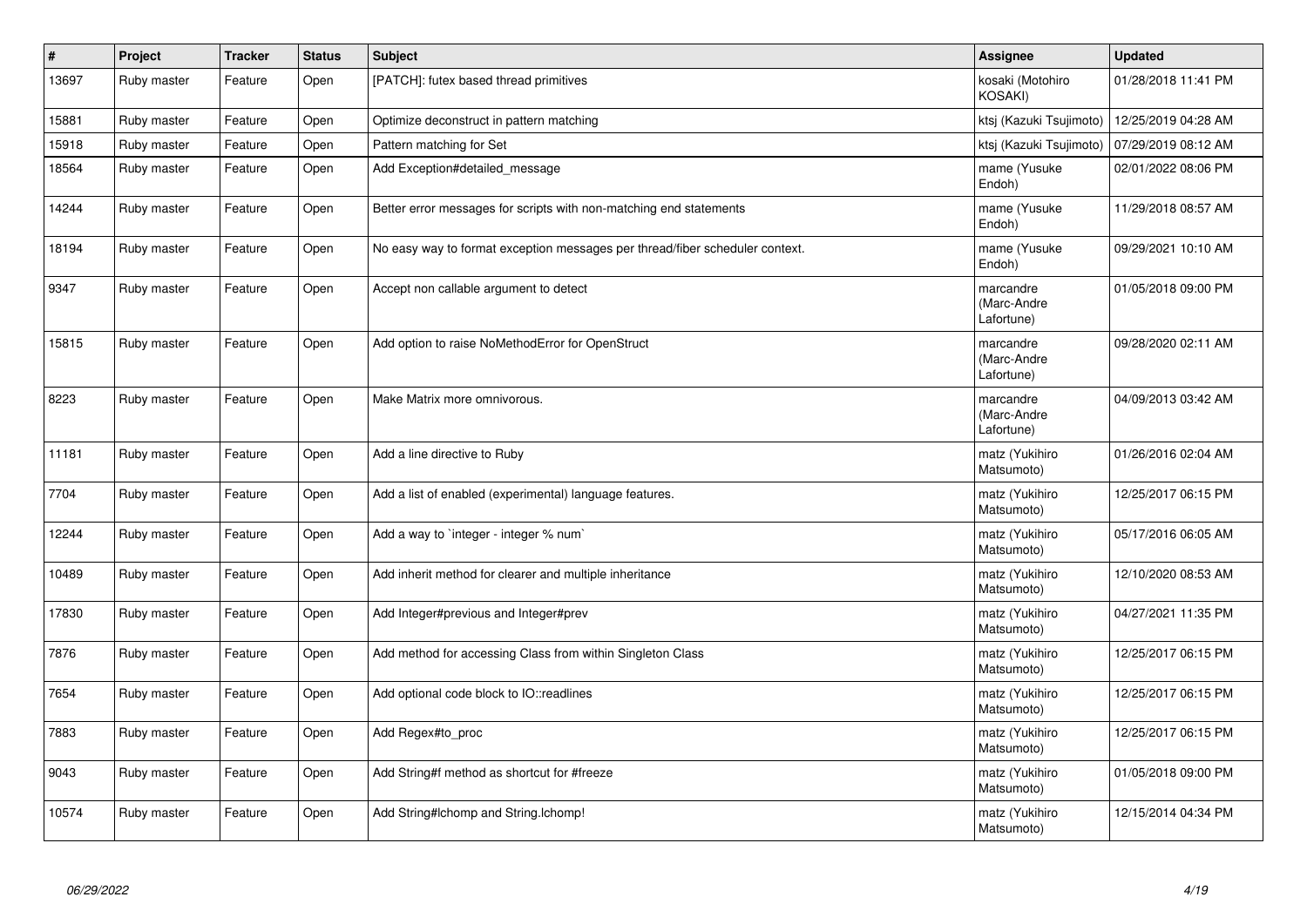| #     | Project     | <b>Tracker</b> | <b>Status</b> | Subject                                                                               | <b>Assignee</b>              | <b>Updated</b>      |
|-------|-------------|----------------|---------------|---------------------------------------------------------------------------------------|------------------------------|---------------------|
| 7614  | Ruby master | Feature        | Open          | alias accessor                                                                        | matz (Yukihiro<br>Matsumoto) | 12/25/2017 06:15 PM |
| 17279 | Ruby master | Feature        | Open          | Allow a negative step in Range#step with a block                                      | matz (Yukihiro<br>Matsumoto) | 10/22/2020 02:23 AM |
| 10404 | Ruby master | Feature        | Open          | Allow individual finalizers to be removed with ObjectSpace.undefine_finalizer         | matz (Yukihiro<br>Matsumoto) | 10/20/2014 08:14 AM |
| 17785 | Ruby master | Feature        | Open          | Allow named parameters to be keywords                                                 | matz (Yukihiro<br>Matsumoto) | 12/17/2021 06:10 PM |
| 15991 | Ruby master | Feature        | Open          | Allow questionmarks in variable names                                                 | matz (Yukihiro<br>Matsumoto) | 07/30/2019 03:57 AM |
| 11390 | Ruby master | Feature        | Open          | Allow symbols starting with numbers                                                   | matz (Yukihiro<br>Matsumoto) | 08/14/2015 05:23 AM |
| 16986 | Ruby master | Feature        | Open          | Anonymous Struct literal                                                              | matz (Yukihiro<br>Matsumoto) | 01/15/2022 04:57 PM |
| 7657  | Ruby master | Feature        | Open          | Array#& doesn't accept Enumerables                                                    | matz (Yukihiro<br>Matsumoto) | 12/25/2017 06:15 PM |
| 7444  | Ruby master | Feature        | Open          | Array#product_set                                                                     | matz (Yukihiro<br>Matsumoto) | 12/25/2017 06:15 PM |
| 15277 | Ruby master | Feature        | Open          | at exec                                                                               | matz (Yukihiro<br>Matsumoto) | 05/25/2020 01:09 AM |
| 15330 | Ruby master | Feature        | Open          | autoload relative                                                                     | matz (Yukihiro<br>Matsumoto) | 06/19/2022 11:25 PM |
| 12019 | Ruby master | Feature        | Open          | Better low-level support for writing concurrent libraries                             | matz (Yukihiro<br>Matsumoto) | 12/23/2021 11:43 PM |
| 7914  | Ruby master | Feature        | Open          | Case for local class methods                                                          | matz (Yukihiro<br>Matsumoto) | 12/25/2017 06:15 PM |
| 14724 | Ruby master | Feature        | Open          | chains of inequalities                                                                | matz (Yukihiro<br>Matsumoto) | 05/19/2018 01:06 AM |
| 7546  | Ruby master | Feature        | Open          | Change behavior of `Array#slice` for an argument of `Range` class                     | matz (Yukihiro<br>Matsumoto) | 12/10/2020 08:49 AM |
| 7149  | Ruby master | Feature        | Open          | Constant magic for everyone.                                                          | matz (Yukihiro<br>Matsumoto) | 12/25/2017 06:15 PM |
| 7748  | Ruby master | Feature        | Open          | Contextual send                                                                       | matz (Yukihiro<br>Matsumoto) | 12/10/2020 08:53 AM |
| 14760 | Ruby master | Misc           | Open          | cross-thread IO#close semantics                                                       | matz (Yukihiro<br>Matsumoto) | 05/17/2018 08:21 AM |
| 10549 | Ruby master | Feature        | Open          | Deprecate each_with_index and each_with_object in favor of with_index and with_object | matz (Yukihiro<br>Matsumoto) | 07/27/2021 11:09 AM |
| 6869  | Ruby master | Feature        | Open          | Do not treat `_` parameter exceptionally                                              | matz (Yukihiro<br>Matsumoto) | 12/10/2020 08:58 AM |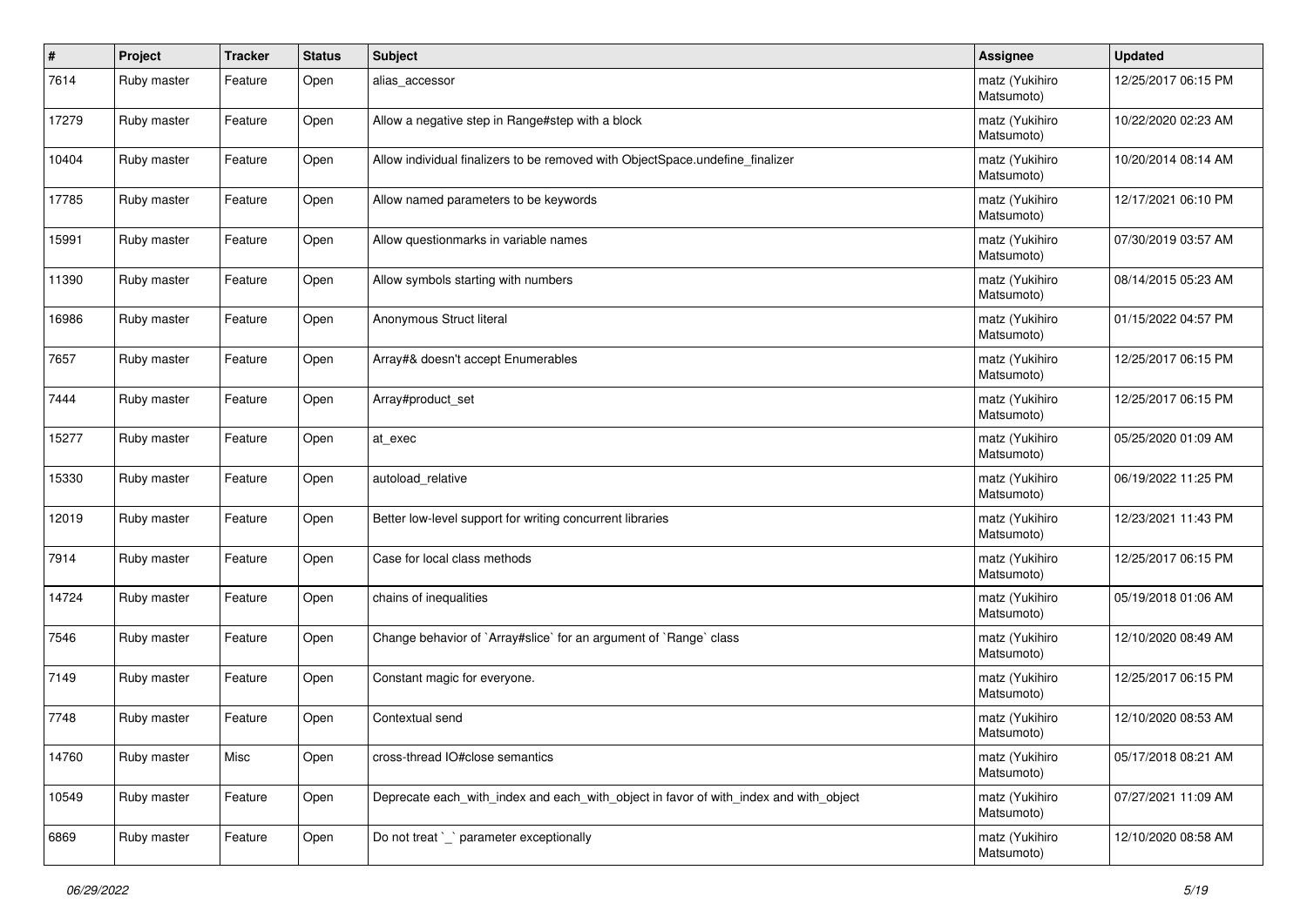| $\vert$ # | Project     | <b>Tracker</b> | <b>Status</b> | <b>Subject</b>                                                                     | <b>Assignee</b>              | <b>Updated</b>      |
|-----------|-------------|----------------|---------------|------------------------------------------------------------------------------------|------------------------------|---------------------|
| 11307     | Ruby master | Feature        | Open          | exception-free non-blocking Queue#pop                                              | matz (Yukihiro<br>Matsumoto) | 06/25/2015 11:06 PM |
| 11122     | Ruby master | Feature        | Open          | exception-free non-blocking Queue/SizedQueue operations                            | matz (Yukihiro<br>Matsumoto) | 05/06/2015 08:53 PM |
| 8229      | Ruby master | Feature        | Open          | extend Hash.include?                                                               | matz (Yukihiro<br>Matsumoto) | 12/10/2020 08:53 AM |
| 17849     | Ruby master | Feature        | Open          | Fix Timeout timeout so that it can be used in threaded Web servers                 | matz (Yukihiro<br>Matsumoto) | 04/10/2022 06:26 AM |
| 7611      | Ruby master | Feature        | Open          | Focal method for all loads/requires                                                | matz (Yukihiro<br>Matsumoto) | 12/25/2017 06:15 PM |
| 6641      | Ruby master | Feature        | Open          | Hash.auto constructor                                                              | matz (Yukihiro<br>Matsumoto) | 12/25/2017 06:15 PM |
| 14546     | Ruby master | Feature        | Open          | Hash#delete!                                                                       | matz (Yukihiro<br>Matsumoto) | 05/30/2018 08:24 PM |
| 12306     | Ruby master | Feature        | Open          | Implement String #blank? #present? and improve #strip and family to handle unicode | matz (Yukihiro<br>Matsumoto) | 07/22/2018 10:55 PM |
| 14982     | Ruby master | Feature        | Open          | Improve namespace system in ruby to avoiding top-level names chaos                 | matz (Yukihiro<br>Matsumoto) | 12/31/2021 05:39 PM |
| 16495     | Ruby master | Feature        | Open          | Inconsistent quotes in error messages                                              | matz (Yukihiro<br>Matsumoto) | 06/15/2022 04:21 PM |
| 7377      | Ruby master | Feature        | Open          | #indetical? as an alias for #equal?                                                | matz (Yukihiro<br>Matsumoto) | 12/25/2017 06:15 PM |
| 16894     | Ruby master | Feature        | Open          | Integer division for Ruby 3                                                        | matz (Yukihiro<br>Matsumoto) | 05/18/2020 03:41 PM |
| 18159     | Ruby master | Feature        | Open          | Integrate functionality of dead_end gem into Ruby                                  | matz (Yukihiro<br>Matsumoto) | 06/17/2022 02:06 PM |
| 15192     | Ruby master | Feature        | Open          | Introduce a new "shortcut assigning" syntax to convenient setup instance variables | matz (Yukihiro<br>Matsumoto) | 12/14/2021 06:42 PM |
| 9070      | Ruby master | Feature        | Open          | Introduce `---` as synonym of `end` keyword                                        | matz (Yukihiro<br>Matsumoto) | 11/02/2013 03:23 AM |
| 14128     | Ruby master | Feature        | Open          | Introduce Hash#delete default value                                                | matz (Yukihiro<br>Matsumoto) | 11/25/2017 04:41 PM |
| 15112     | Ruby master | Feature        | Open          | Introducing the short form of `STDERR.puts expr.inspect`.                          | matz (Yukihiro<br>Matsumoto) | 10/12/2018 02:02 AM |
| 14609     | Ruby master | Feature        | Open          | Let `Kernel#p` without an argument print the receiver                              | matz (Yukihiro<br>Matsumoto) | 02/08/2020 08:43 PM |
| 7548      | Ruby master | Feature        | Open          | Load and Require Callbacks                                                         | matz (Yukihiro<br>Matsumoto) | 12/25/2017 06:15 PM |
| 14927     | Ruby master | Feature        | Open          | Loading multiple files at once                                                     | matz (Yukihiro<br>Matsumoto) | 09/18/2018 12:38 AM |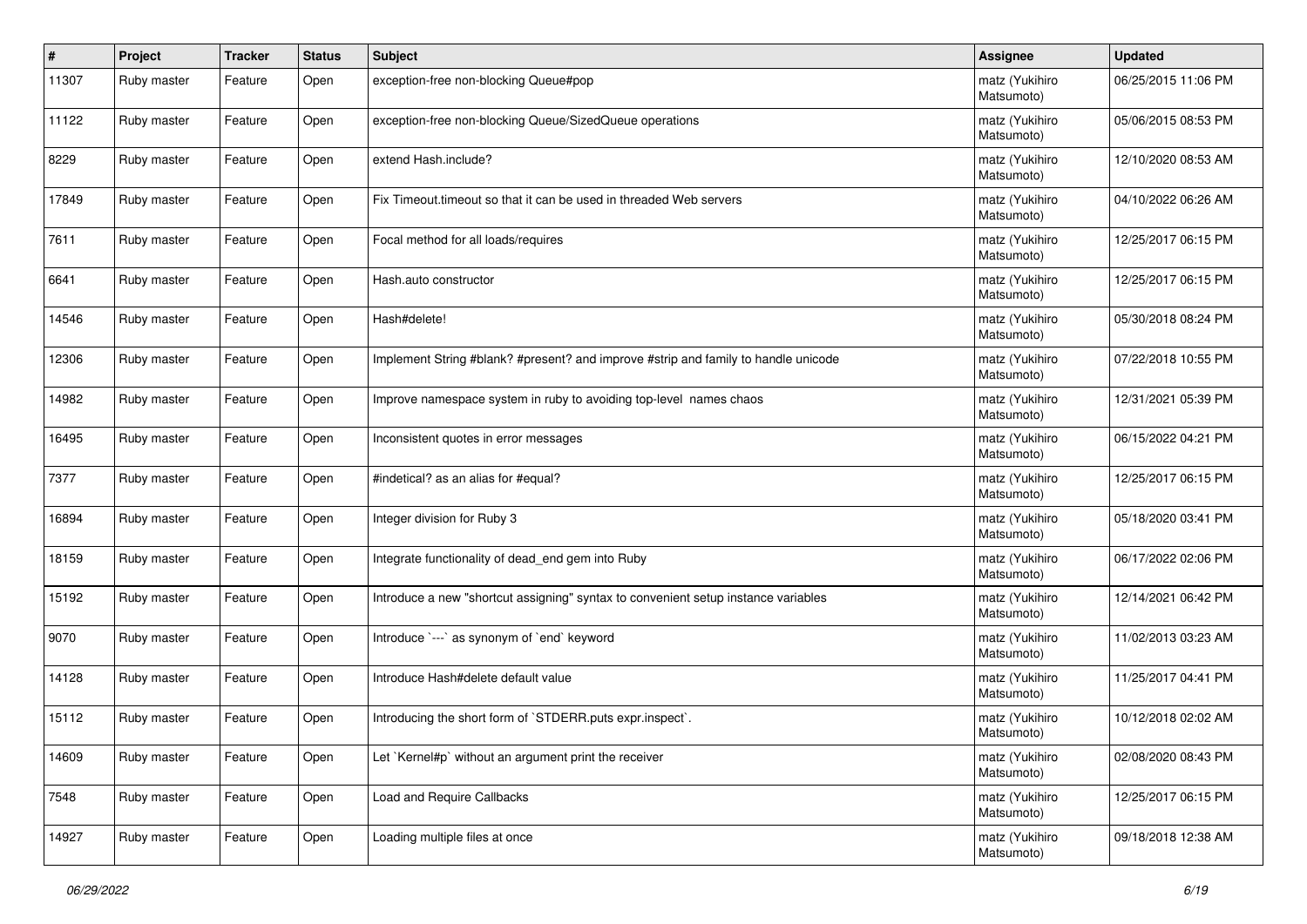| #     | Project     | <b>Tracker</b> | <b>Status</b> | Subject                                                                     | <b>Assignee</b>              | <b>Updated</b>      |
|-------|-------------|----------------|---------------|-----------------------------------------------------------------------------|------------------------------|---------------------|
| 7604  | Ruby master | Feature        | Open          | Make === comparison operator ability to delegate comparison to an argument  | matz (Yukihiro<br>Matsumoto) | 12/25/2017 06:15 PM |
| 10498 | Ruby master | Feature        | Open          | Make `loop` yield a counter                                                 | matz (Yukihiro<br>Matsumoto) | 01/05/2018 09:01 PM |
| 11627 | Ruby master | Feature        | Open          | make `nonzero` an alias of `nonzero?`                                       | matz (Yukihiro<br>Matsumoto) | 12/23/2021 11:43 PM |
| 9123  | Ruby master | Feature        | Open          | Make Numeric#nonzero? behavior consistent with Numeric#zero?                | matz (Yukihiro<br>Matsumoto) | 06/11/2019 12:55 PM |
| 11882 | Ruby master | Feature        | Open          | Map or NamedMap                                                             | matz (Yukihiro<br>Matsumoto) | 01/17/2021 01:31 PM |
| 15837 | Ruby master | Feature        | Open          | Module#name_components                                                      | matz (Yukihiro<br>Matsumoto) | 05/08/2019 10:29 AM |
| 17184 | Ruby master | Feature        | Open          | No stdlib function to perform simple string replacement                     | matz (Yukihiro<br>Matsumoto) | 02/23/2021 09:27 PM |
| 8663  | Ruby master | Feature        | Open          | Officialy alias ArgumentError to ArgError                                   | matz (Yukihiro<br>Matsumoto) | 08/09/2013 07:42 PM |
| 8804  | Ruby master | Feature        | Open          | ONCE syntax                                                                 | matz (Yukihiro<br>Matsumoto) | 01/04/2020 08:26 PM |
| 17288 | Ruby master | Feature        | Open          | Optimize send call with a literal method name                               | matz (Yukihiro<br>Matsumoto) | 10/30/2020 12:17 AM |
| 9614  | Ruby master | Feature        | Open          | ordering of non-Hash items which use st_ internally                         | matz (Yukihiro<br>Matsumoto) | 01/05/2018 09:00 PM |
| 6817  | Ruby master | Feature        | Open          | Partial application                                                         | matz (Yukihiro<br>Matsumoto) | 12/25/2017 06:15 PM |
| 11735 | Ruby master | Feature        | Open          | Porting String#squish and String#squish! from Ruby on Rails' Active Support | matz (Yukihiro<br>Matsumoto) | 06/24/2016 08:02 AM |
| 11517 | Ruby master | Feature        | Open          | Queue enhancement - conditional pop                                         | matz (Yukihiro<br>Matsumoto) | 09/17/2015 09:02 PM |
| 11518 | Ruby master | Feature        | Open          | Queue enhancement - promote! and promote_all!                               | matz (Yukihiro<br>Matsumoto) | 09/17/2015 08:40 PM |
| 9704  | Ruby master | Feature        | Open          | Refinements as files instead of modules                                     | matz (Yukihiro<br>Matsumoto) | 10/11/2016 06:36 PM |
| 15445 | Ruby master | Feature        | Open          | Reject '.123' in Float() method                                             | matz (Yukihiro<br>Matsumoto) | 01/10/2019 07:59 AM |
| 7702  | Ruby master | Feature        | Open          | Remove Proc#binding                                                         | matz (Yukihiro<br>Matsumoto) | 07/15/2019 07:39 PM |
| 10541 | Ruby master | Misc           | Open          | Remove shorthand string interpolation syntax                                | matz (Yukihiro<br>Matsumoto) | 10/08/2015 05:44 PM |
| 10287 | Ruby master | Feature        | Open          | rename COLON3 to COLON2 HEAD.                                               | matz (Yukihiro<br>Matsumoto) | 07/27/2021 09:34 AM |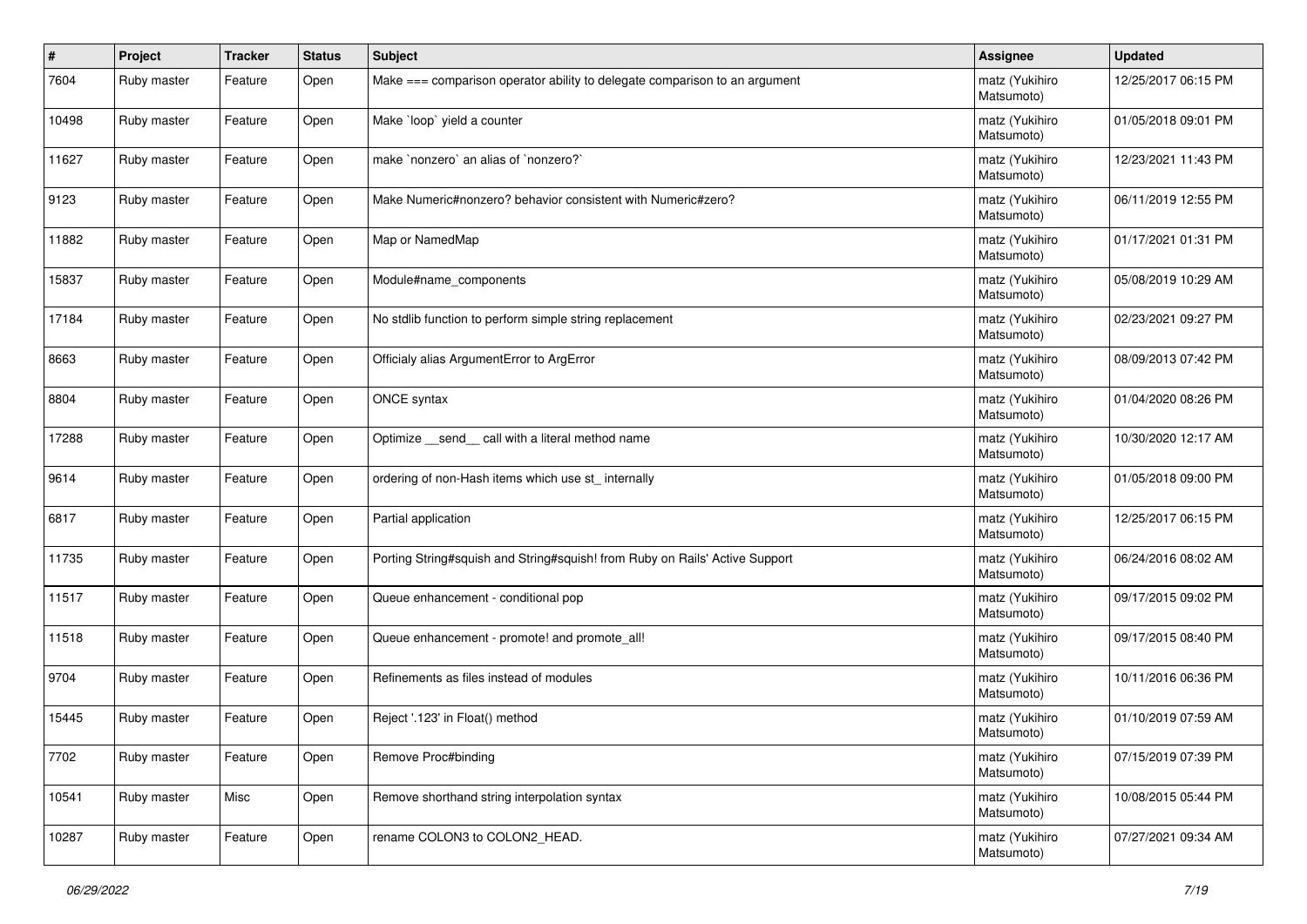| #     | Project     | <b>Tracker</b> | <b>Status</b> | <b>Subject</b>                                                                                                                         | Assignee                                | <b>Updated</b>      |
|-------|-------------|----------------|---------------|----------------------------------------------------------------------------------------------------------------------------------------|-----------------------------------------|---------------------|
| 7848  | Ruby master | Feature        | Open          | Restore default state for core ruby objects                                                                                            | matz (Yukihiro<br>Matsumoto)            | 12/25/2017 06:15 PM |
| 8232  | Ruby master | Feature        | Open          | Rudiments of abstract algebra in Ruby                                                                                                  | matz (Yukihiro<br>Matsumoto)            | 04/09/2013 01:47 AM |
| 16992 | Ruby master | Feature        | Open          | Sets: officially ordered                                                                                                               | matz (Yukihiro<br>Matsumoto)            | 09/03/2020 02:08 PM |
| 7795  | Ruby master | Feature        | Open          | Symbol.defined? and/or to existing symbol                                                                                              | matz (Yukihiro<br>Matsumoto)            | 12/25/2017 06:15 PM |
| 8478  | Ruby master | Feature        | Open          | The hash returned by Enumerable#group by should have an empty array for its default value                                              | matz (Yukihiro<br>Matsumoto)            | 06/04/2013 03:56 PM |
| 15764 | Ruby master | <b>Bug</b>     | Open          | Whitespace and control characters should not be permitted in tokens                                                                    | matz (Yukihiro<br>Matsumoto)            | 04/22/2019 07:48 AM |
| 8061  | Ruby master | Feature        | Open          | 000000000000000                                                                                                                        | matz (Yukihiro<br>Matsumoto)            | 12/25/2017 06:15 PM |
| 18439 | Ruby master | Feature        | Open          | Support YJIT for VC++                                                                                                                  | maximecb (Maxime<br>Chevalier-Boisvert) | 01/10/2022 11:29 PM |
| 15940 | Ruby master | Feature        | Open          | Coerce symbols internal fstrings in UTF8 rather than ASCII to better share memory with string literals                                 | naruse (Yui NARUSE)                     | 07/30/2019 04:17 AM |
| 15931 | Ruby master | Feature        | Open          | encoding for CESU-8                                                                                                                    | naruse (Yui NARUSE)                     | 12/20/2019 05:42 AM |
| 15007 | Ruby master | Misc           | Open          | Let all Init xxx and extension APIs frequently called from init code paths be considered cold                                          | naruse (Yui NARUSE)                     | 12/06/2018 11:05 AM |
| 7892  | Ruby master | <b>Bug</b>     | Open          | MIME encoding bug of NKF.nkf                                                                                                           | naruse (Yui NARUSE)                     | 12/25/2017 06:15 PM |
| 16559 | Ruby master | Feature        | Open          | Net::HTTP#request injects "Connection: close" header if #started? is false, wasting HTTP server resources                              | naruse (Yui NARUSE)                     | 05/28/2020 07:37 PM |
| 10628 | Ruby master | Misc           | Open          | Peformance of URI module                                                                                                               | naruse (Yui NARUSE)                     | 12/26/2014 04:08 PM |
| 8449  | Ruby master | Feature        | Open          | Array#ary_plus always returns an array                                                                                                 | nobu (Nobuyoshi<br>Nakada)              | 06/02/2013 04:23 PM |
| 10416 | Ruby master | Bug            | Open          | Create mechanism for updating of Unicode data files downstreams when we want                                                           | nobu (Nobuyoshi<br>Nakada)              | 10/08/2021 06:40 AM |
| 13378 | Ruby master | Feature        | Open          | Eliminate 4 of 8 syscalls when requiring file by absolute path                                                                         | nobu (Nobuyoshi<br>Nakada)              | 06/16/2017 07:57 AM |
| 14971 | Ruby master | <b>Bug</b>     | Open          | error: implicit declaration of function 'rb_vm_call0                                                                                   | nobu (Nobuyoshi<br>Nakada)              | 09/06/2018 03:53 AM |
| 16291 | Ruby master | Feature        | Open          | Introduce support for resize in rb_ary_freeze and prefer internal use of rb_ary_freeze and rb_str_freeze for<br>String and Array types | nobu (Nobuyoshi<br>Nakada)              | 12/25/2020 02:43 AM |
| 7745  | Ruby master | Feature        | Open          | lib/observer.rb: Observers are compared by identity                                                                                    | nobu (Nobuyoshi<br>Nakada)              | 12/25/2017 06:15 PM |
| 12064 | Ruby master | Feature        | Open          | Make creation of enc/unicode/casefold.h automatic again                                                                                | nobu (Nobuyoshi<br>Nakada)              | 02/12/2016 06:13 AM |
| 18623 | Ruby master | Bug            | Open          | make runnable' does not work                                                                                                           | nobu (Nobuyoshi<br>Nakada)              | 03/16/2022 01:28 AM |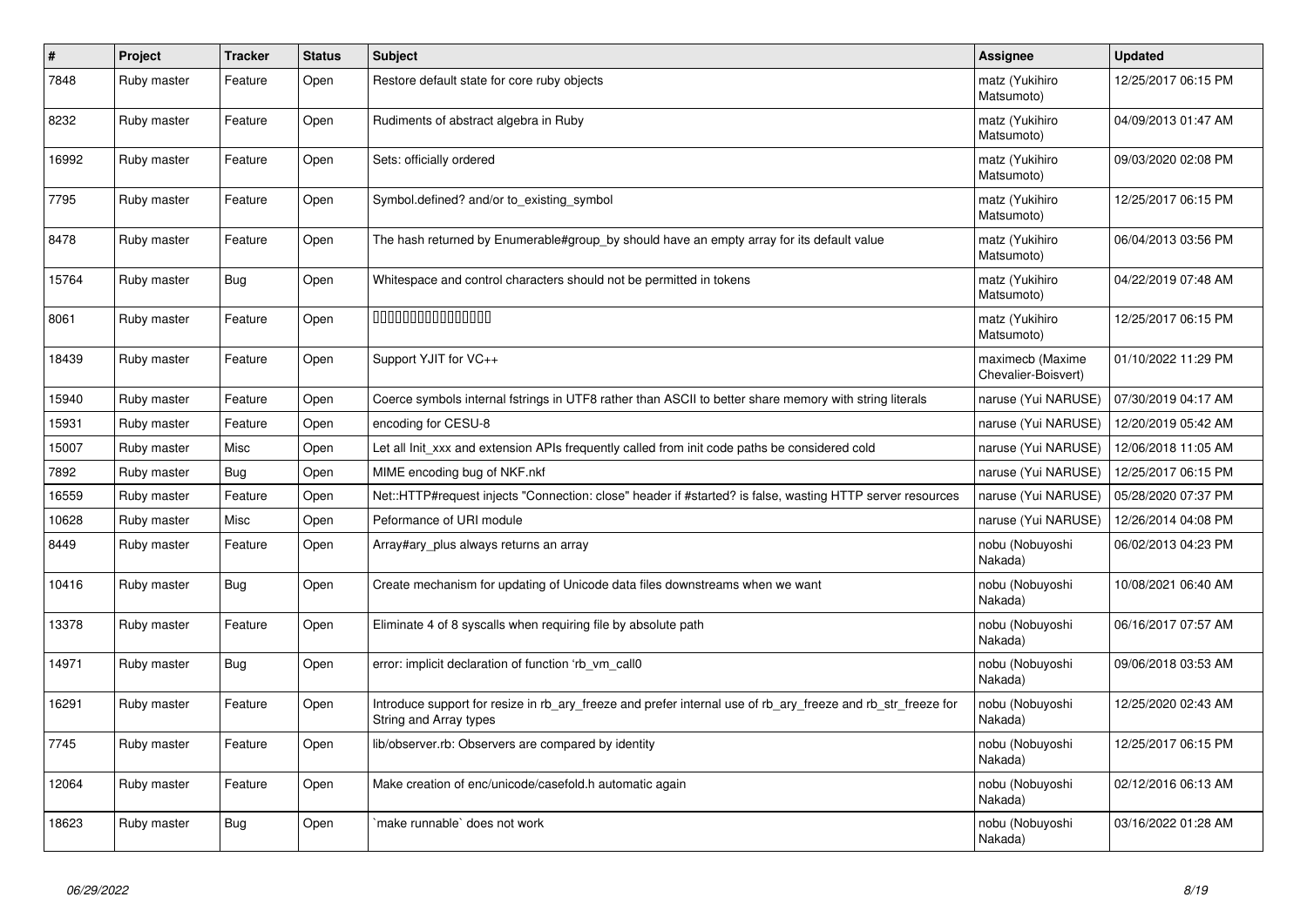| #     | Project     | <b>Tracker</b> | <b>Status</b> | Subject                                                                       | <b>Assignee</b>                       | <b>Updated</b>      |
|-------|-------------|----------------|---------------|-------------------------------------------------------------------------------|---------------------------------------|---------------------|
| 15305 | Ruby master | Feature        | Open          | [PATCH] include/ruby/ruby.h (RB_ALLOCV*): remove GC guard                     | nobu (Nobuyoshi<br>Nakada)            | 07/27/2021 11:39 AM |
| 14692 | Ruby master | Misc           | Open          | Question: Ruby stdlib's Option Parser                                         | nobu (Nobuyoshi<br>Nakada)            | 04/22/2018 05:53 AM |
| 8270  | Ruby master | Feature        | Open          | Ruby should build without thread support (aka minix)                          | nobu (Nobuyoshi<br>Nakada)            | 12/10/2020 08:53 AM |
| 16978 | Ruby master | Feature        | Open          | Ruby should not use realpath for __FILE_                                      | nobu (Nobuyoshi<br>Nakada)            | 04/01/2022 11:30 AM |
| 11670 | Ruby master | Feature        | Open          | Show warning to make nested def obsolete                                      | nobu (Nobuyoshi<br>Nakada)            | 11/09/2015 07:40 AM |
| 7840  | Ruby master | Bug            | Open          | -Wdeclaration-after-statement is valid for C/ObjC but not for C++             | nobu (Nobuyoshi<br>Nakada)            | 06/02/2020 04:41 PM |
| 10328 | Ruby master | Feature        | Open          | [PATCH] make OPT_SUPPORT_JOKE a proper VM option                              | normalperson (Eric<br>Wong)           | 01/05/2018 09:01 PM |
| 11299 | Ruby master | Feature        | Open          | [PATCH] use Array instead of custom struct for generic ivars                  | normalperson (Eric<br>Wong)           | 06/24/2015 12:38 AM |
| 15072 | Ruby master | Bug            | Open          | thread.c:4356:5: error: implicit declaration of function 'ubf_list_atfork'    | normalperson (Eric<br>Wong)           | 09/20/2018 03:32 AM |
| 18658 | Ruby master | Bug            | Open          | Need openssl 3 support for Ubuntu 22.04 (Ruby 2.7.x and 3.0.x)                | rhenium (Kazuki<br>Yamaguchi)         | 05/30/2022 08:06 PM |
| 18726 | Ruby master | Misc           | Open          | CI Error on c99 and c2x                                                       | shyouhei (Shyouhei<br>Urabe)          | 04/19/2022 09:05 AM |
| 9590  | Ruby master | Feature        | Open          | introduce st_foreach_update and st_foreach_update_check for performance.      | tarui (Masaya Tarui)                  | 01/05/2018 09:00 PM |
| 7788  | Ruby master | Feature        | Open          | YAML Tag Schema Support                                                       | tenderlovemaking<br>(Aaron Patterson) | 12/25/2017 06:15 PM |
| 11599 | Ruby master | Feature        | Open          | Dump entries of hash in ObjectSpace                                           | tmm1 (Aman Karmani)                   | 11/24/2015 05:52 PM |
| 11292 | Ruby master | Feature        | Open          | objspace: Dump type of special consts                                         | tmm1 (Aman Karmani)                   | 06/22/2015 04:22 AM |
| 11142 | Ruby master | Bug            | Open          | Command line argument parser on windows handles double quotes inconsistently. | usa (Usaku<br>NAKAMURA)               | 05/12/2015 04:09 PM |
| 14844 | Ruby master | Feature        | Open          | Future of RubyVM::AST?                                                        | yui-knk (Kaneko<br>Yuichiro)          | 08/31/2020 08:22 AM |
| 10513 | Ruby master | Misc           | Open          | instance_eval yields the receiver, but is documented to yield no arguments    | zzak (Zachary Scott)                  | 11/14/2014 10:29 PM |
| 17422 | Ruby master | Misc           | Open          | 3.0 documentation problems tracking ticket                                    |                                       | 12/24/2020 12:51 PM |
| 17383 | Ruby master | Bug            | Open          | 3.0 recursion memory speed issues                                             |                                       | 12/09/2020 05:41 PM |
| 18404 | Ruby master | Misc           | Open          | 3.1 documentation problems tracking ticket                                    |                                       | 12/24/2021 03:59 PM |
| 18332 | Ruby master | Feature        | Open          | a ? b                                                                         |                                       | 12/29/2021 04:38 AM |
| 12272 | Ruby master | Feature        | Open          | Accepting HTML entity name in string literal                                  |                                       | 04/13/2016 05:16 AM |
| 12247 | Ruby master | Feature        | Open          | accept multiple arguments at Array#delete                                     |                                       | 04/04/2016 10:16 PM |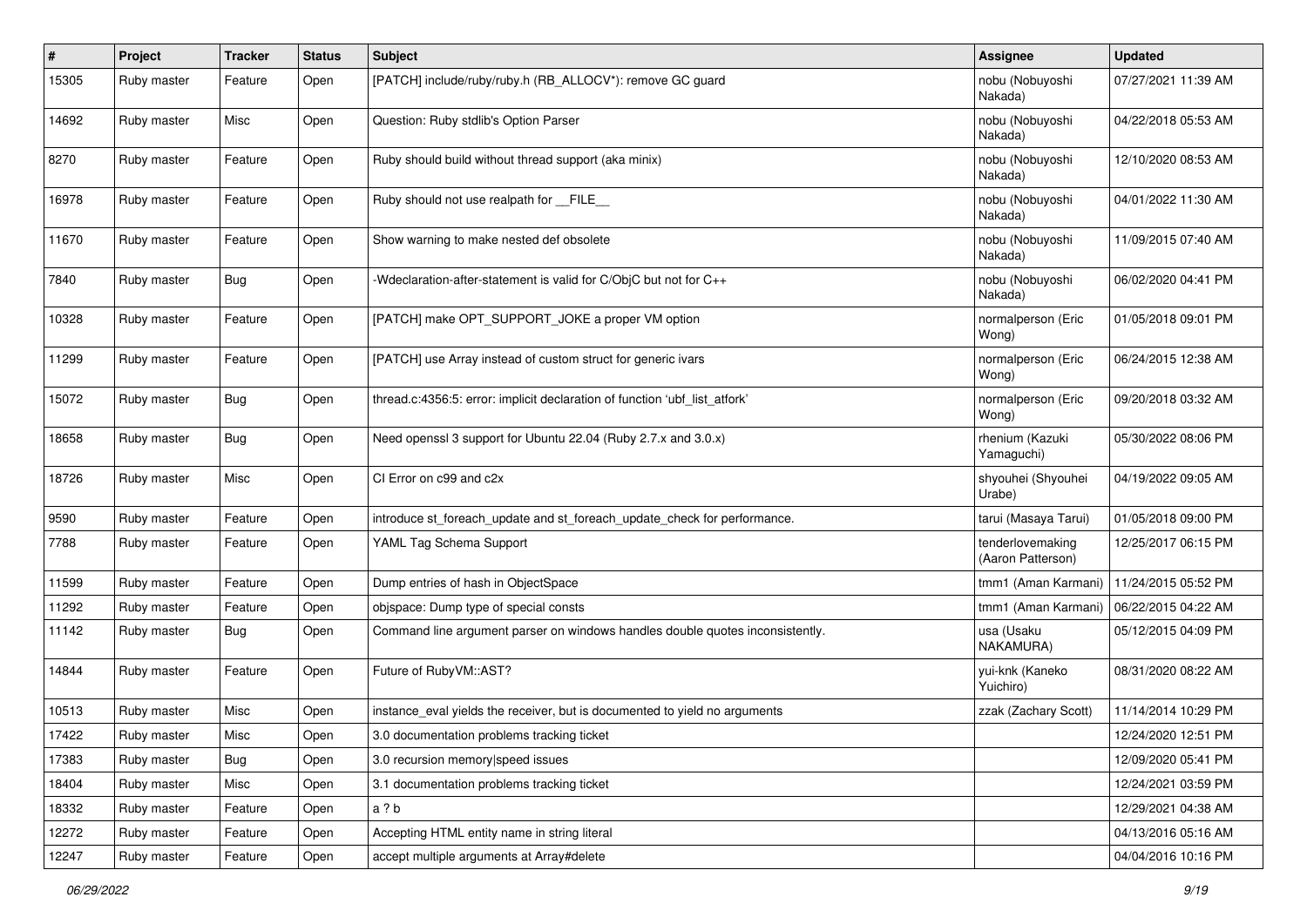| $\vert$ # | Project     | <b>Tracker</b> | <b>Status</b> | <b>Subject</b>                                                                                                                              | <b>Assignee</b> | <b>Updated</b>      |
|-----------|-------------|----------------|---------------|---------------------------------------------------------------------------------------------------------------------------------------------|-----------------|---------------------|
| 16381     | Ruby master | Feature        | Open          | Accept resolv_timeout in Net::HTTP                                                                                                          |                 | 11/29/2019 04:38 PM |
| 9992      | Ruby master | Feature        | Open          | Access Modifiers (Internal Interfaces)                                                                                                      |                 | 12/18/2017 03:04 PM |
| 12867     | Ruby master | Feature        | Open          | Add ability to check validity of a URL                                                                                                      |                 | 12/23/2021 11:43 PM |
| 18812     | Ruby master | Feature        | Open          | Add ability to trace exit locations for YJIT                                                                                                |                 | 06/01/2022 02:42 PM |
| 17834     | Ruby master | Feature        | Open          | Add a Bytes and BytesArray class that implement memoryview                                                                                  |                 | 05/06/2021 02:22 PM |
| 18168     | Ruby master | Feature        | Open          | Add ActiveSupport deep_transform_values to Ruby                                                                                             |                 | 09/15/2021 05:29 AM |
| 17155     | Ruby master | Feature        | Open          | Add a Diggable mixin                                                                                                                        |                 | 09/05/2020 02:08 PM |
| 14758     | Ruby master | Feature        | Open          | Add a first-class support for isolated bounded packages / modules / contexts                                                                |                 | 05/18/2018 09:13 AM |
| 17942     | Ruby master | Feature        | Open          | Add a `initialize(public @a, private @b)` shortcut syntax for defining public/private accessors for instance<br>vars as part of constructor |                 | 12/13/2021 12:43 AM |
| 9185      | Ruby master | Feature        | Open          | Add alias_class_method or class_alias functionality                                                                                         |                 | 01/05/2018 09:00 PM |
| 15541     | Ruby master | Feature        | Open          | Add alias symbolize_keys for symbolize_names kwarg for JSON.parse                                                                           |                 | 01/15/2020 07:00 PM |
| 15446     | Ruby master | Feature        | Open          | Add a method `String#each_match` to the Ruby core                                                                                           |                 | 02/06/2019 08:00 AM |
| 13395     | Ruby master | Feature        | Open          | Add a method to check for not nil                                                                                                           |                 | 09/30/2017 12:53 PM |
| 16761     | Ruby master | Feature        | Open          | Add an API to move the entire heap, as to make testing GC.compact compatibility easier                                                      |                 | 05/07/2020 04:03 PM |
| 16665     | Ruby master | Feature        | Open          | Add an Array#except index method                                                                                                            |                 | 03/15/2020 03:37 PM |
| 18762     | Ruby master | Feature        | Open          | Add an Array#undigits that compliments Integer#digits                                                                                       |                 | 05/03/2022 08:08 PM |
| 13820     | Ruby master | Feature        | Open          | Add a nil coalescing operator                                                                                                               |                 | 03/16/2021 03:34 PM |
| 16946     | Ruby master | Feature        | Open          | Add an 'intersperse' method                                                                                                                 |                 | 06/11/2020 01:47 AM |
| 16913     | Ruby master | Feature        | Open          | Add `ARGF#each_io`                                                                                                                          |                 | 05/25/2020 11:33 PM |
| 8626      | Ruby master | Feature        | Open          | Add a Set coercion method to the standard lib: Set (possible set)                                                                           |                 | 12/23/2021 11:43 PM |
| 18004     | Ruby master | Feature        | Open          | Add Async to the stdlib                                                                                                                     |                 | 11/26/2021 06:01 AM |
| 16244     | Ruby master | Feature        | Open          | Add a Time#before? and Time#after? method                                                                                                   |                 | 12/15/2019 12:59 AM |
| 18228     | Ruby master | Feature        | Open          | Add a 'timeout' option to 'IO.copy_stream'                                                                                                  |                 | 10/01/2021 05:10 AM |
| 18594     | Ruby master | Feature        | Open          | Add a #to_h method on URI::Generic                                                                                                          |                 | 03/31/2022 01:18 PM |
| 12455     | Ruby master | Feature        | Open          | Add a way for class String to determine whether it has only numbers / digits or not                                                         |                 | 07/20/2016 03:13 AM |
| 16018     | Ruby master | Feature        | Open          | Add a way to deprecate methods                                                                                                              |                 | 09/02/2019 06:24 AM |
| 15222     | Ruby master | Feature        | Open          | Add a way to distinguish between Struct classes with and without keyword initializer                                                        |                 | 10/11/2018 01:16 PM |
| 16150     | Ruby master | Feature        | Open          | Add a way to request a frozen string from to s                                                                                              |                 | 06/03/2022 04:42 PM |
| 11148     | Ruby master | Feature        | Open          | Add a way to require files, but not raise an exception when the file isn't found                                                            |                 | 05/13/2015 05:57 PM |
| 18593     | Ruby master | Feature        | Open          | Add back URI.escape                                                                                                                         |                 | 02/18/2022 07:45 PM |
| 12802     | Ruby master | Feature        | Open          | Add BLAKE2 support to Digest                                                                                                                |                 | 09/02/2019 05:58 AM |
| 16282     | Ruby master | Feature        | Open          | Add "call data" wrapper IMEMO object so inline cache can be updated                                                                         |                 | 10/29/2019 12:13 AM |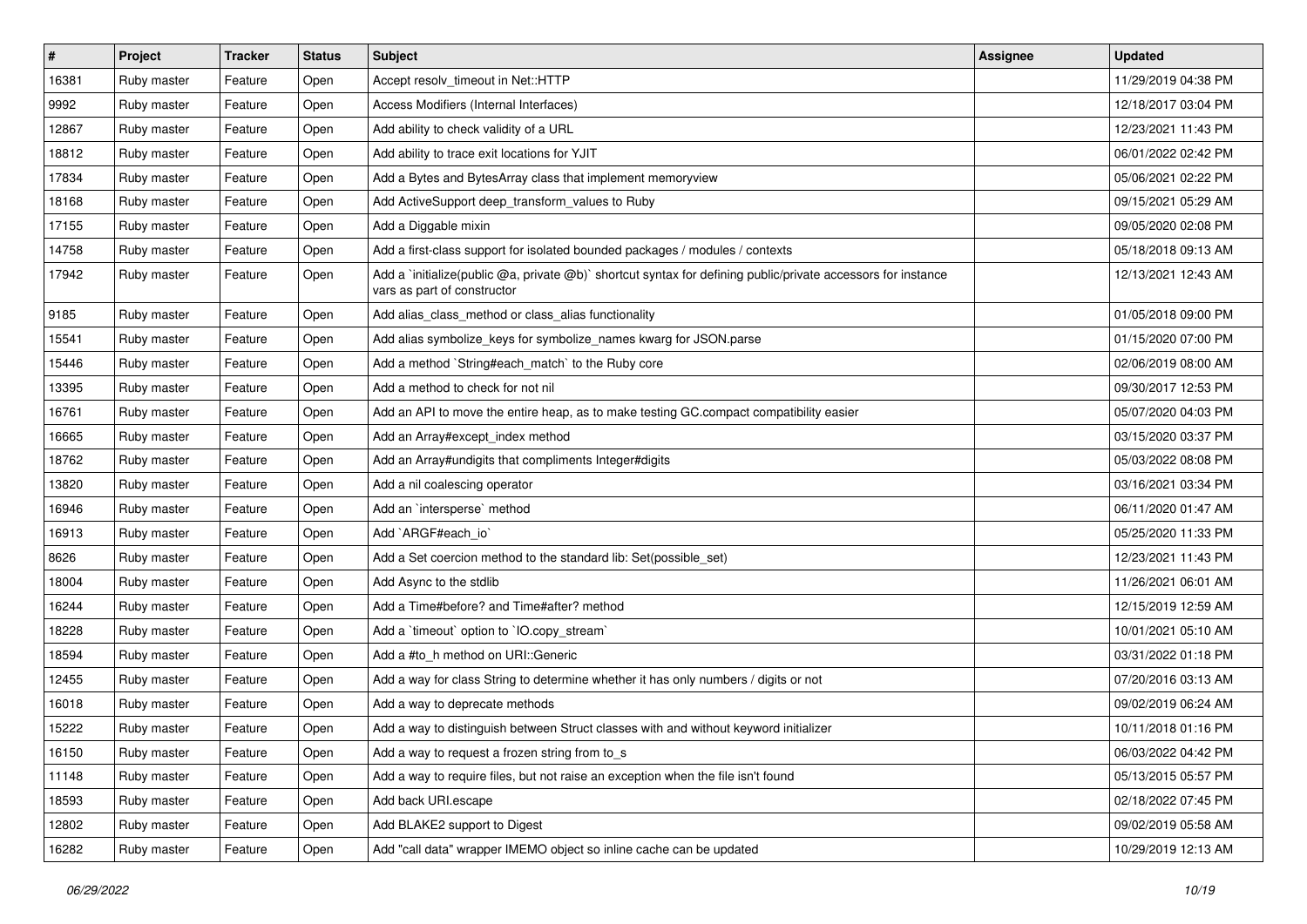| $\sharp$ | Project     | <b>Tracker</b> | <b>Status</b> | <b>Subject</b>                                                                             | <b>Assignee</b> | <b>Updated</b>      |
|----------|-------------|----------------|---------------|--------------------------------------------------------------------------------------------|-----------------|---------------------|
| 11373    | Ruby master | Feature        | Open          | Add command line option to query valid values for --dump                                   |                 | 07/27/2021 11:09 AM |
| 13263    | Ruby master | Feature        | Open          | Add companion integer nth-root method to recent Integer#isqrt                              |                 | 04/05/2017 12:49 AM |
| 15393    | Ruby master | Feature        | Open          | Add compilation flags to freeze Array and Hash literals                                    |                 | 01/15/2019 12:15 AM |
| 17496    | Ruby master | Feature        | Open          | Add constant Math::TAU                                                                     |                 | 01/13/2021 05:47 AM |
| 18146    | Ruby master | Feature        | Open          | Add 'delete_prefix' and 'delete_suffix' to 'Pathname'                                      |                 | 09/03/2021 04:59 AM |
| 14618    | Ruby master | Feature        | Open          | Add display width method to String for CLI                                                 |                 | 03/21/2018 04:00 AM |
| 14768    | Ruby master | Misc           | Open          | Add documentation for    and &&                                                            |                 | 05/17/2018 09:45 AM |
| 15514    | Ruby master | Misc           | Open          | Add documentation for implicit array decomposition                                         |                 | 01/10/2019 04:43 PM |
| 15590    | Ruby master | Feature        | Open          | Add dups to Array to find duplicates                                                       |                 | 02/08/2019 10:00 AM |
| 11577    | Ruby master | Feature        | Open          | Add encodeURIComponent compatible API for URI                                              |                 | 10/09/2015 01:40 PM |
| 14077    | Ruby master | Feature        | Open          | Add Encoding::FILESYSTEM and Encoding::LOCALE constants                                    |                 | 11/03/2017 09:31 PM |
| 14399    | Ruby master | Feature        | Open          | Add Enumerable#product                                                                     |                 | 08/11/2019 09:34 PM |
| 14593    | Ruby master | Feature        | Open          | Add `Enumerator#concat`                                                                    |                 | 03/08/2018 09:15 PM |
| 16833    | Ruby master | Feature        | Open          | Add Enumerator#empty?                                                                      |                 | 05/06/2020 07:55 PM |
| 18438    | Ruby master | Feature        | Open          | Add `Exception#additional_message` to show additional error information                    |                 | 02/07/2022 02:55 AM |
| 14092    | Ruby master | Feature        | Open          | Add extension key argument to Tempfile                                                     |                 | 11/08/2017 06:47 PM |
| 18248    | Ruby master | Misc           | Open          | Add Feature Triaging Guide                                                                 |                 | 10/12/2021 03:21 PM |
| 13893    | Ruby master | Feature        | Open          | Add Fiber#[] and Fiber#[]= and restore Thread#[] and Thread#[]= to their original behavior |                 | 08/14/2020 01:48 AM |
| 11583    | Ruby master | Feature        | Open          | Add File#unlink                                                                            |                 | 10/12/2015 05:40 AM |
| 17165    | Ruby master | Feature        | Open          | Add 'filter' and 'flatten' keywords to 'Enumerable#map'                                    |                 | 09/13/2020 09:41 AM |
| 16929    | Ruby master | Feature        | Open          | Add GC.start(compact: true)                                                                |                 | 06/01/2020 03:42 PM |
| 13924    | Ruby master | Feature        | Open          | Add headings/hints to RubyVM::InstructionSequence#disasm                                   |                 | 09/20/2017 01:40 PM |
| 9556     | Ruby master | Feature        | Open          | Add HTTP#get block functionality to HTTP.get                                               |                 | 02/23/2014 05:53 AM |
| 15202    | Ruby master | Misc           | Open          | Adding Coverity Scan to CI to see the result casually                                      |                 | 10/25/2018 10:50 AM |
| 14404    | Ruby master | Feature        | Open          | Adding writev support to IO#write_nonblock                                                 |                 | 01/29/2018 12:29 AM |
| 18835    | Ruby master | Feature        | Open          | Add InstructionSequence#type method                                                        |                 | 06/16/2022 10:30 PM |
| 16245    | Ruby master | Feature        | Open          | Add interfaces to count and measure size all IMEMO objects                                 |                 | 10/17/2019 09:16 PM |
| 16757    | Ruby master | Feature        | Open          | Add intersection to Range                                                                  |                 | 01/22/2022 07:26 AM |
| 17833    | Ruby master | Feature        | Open          | add IO.readinto(b) where b is a bytes like object that is you can get a memoryview from    |                 | 06/30/2021 02:36 PM |
| 17326    | Ruby master | Feature        | Open          | Add Kernel#must! to the standard library                                                   |                 | 06/22/2022 04:10 PM |
| 11597    | Ruby master | Feature        | Open          | Add Linux-specific setfsuid(2)/setfsgid(2)                                                 |                 | 10/15/2015 10:08 PM |
| 16231    | Ruby master | Feature        | Open          | Add #location to Net::HTTPResponse                                                         |                 | 10/06/2019 11:14 PM |
| 14122    | Ruby master | Feature        | Open          | Add LogicError                                                                             |                 | 06/17/2019 11:47 PM |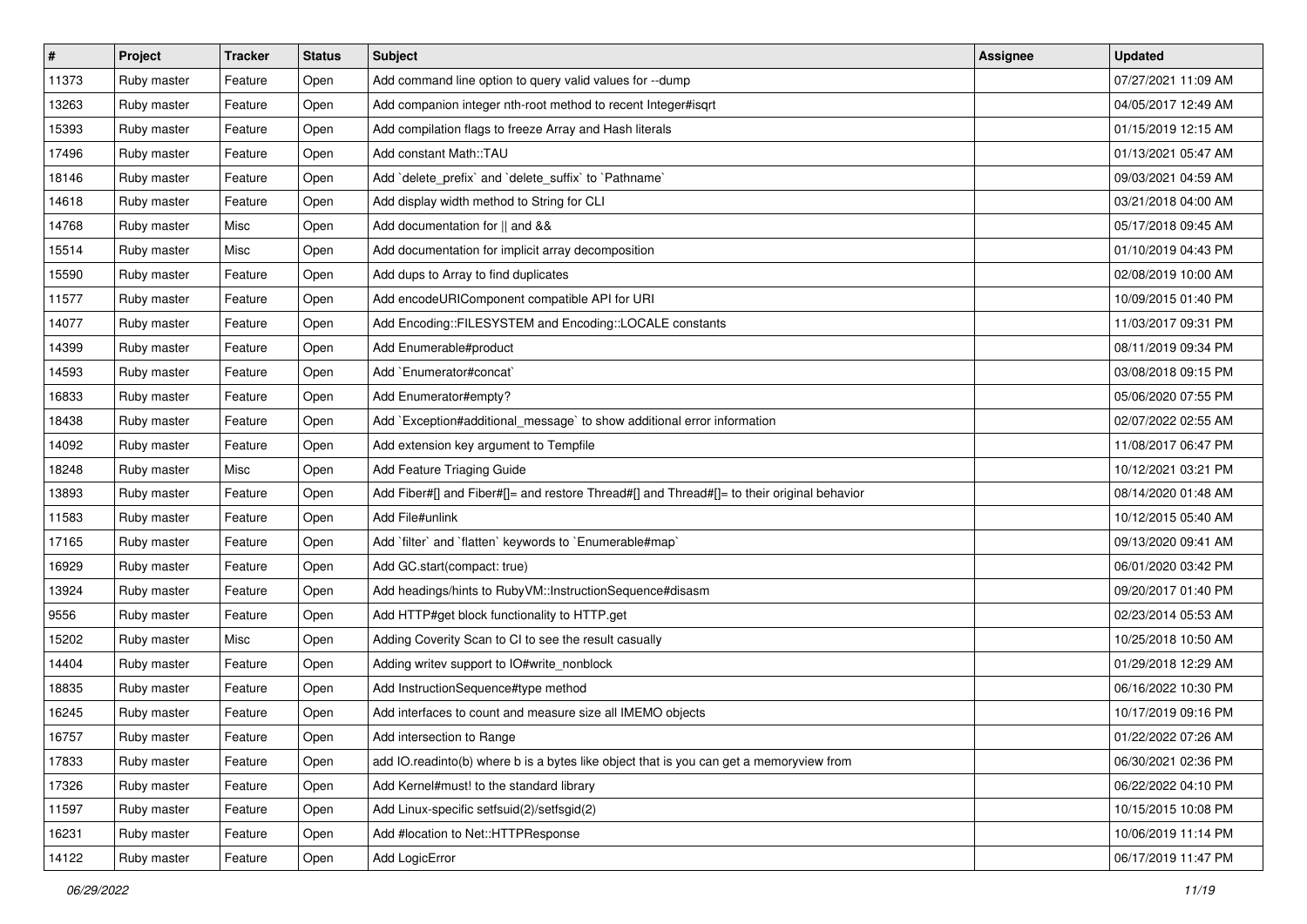| $\pmb{\#}$ | Project     | <b>Tracker</b> | <b>Status</b> | <b>Subject</b>                                                                                                                         | <b>Assignee</b> | <b>Updated</b>      |
|------------|-------------|----------------|---------------|----------------------------------------------------------------------------------------------------------------------------------------|-----------------|---------------------|
| 18179      | Ruby master | Feature        | Open          | Add Math methods to Numeric                                                                                                            |                 | 03/24/2022 02:54 PM |
| 16899      | Ruby master | Feature        | Open          | Add method `Array#both_end`                                                                                                            |                 | 05/18/2020 01:44 AM |
| 8994       | Ruby master | Feature        | Open          | add methods for Float to get if an NaN is quiet or not, also add class methods for Float to "generate" an quiet<br>NaN and an loud NaN |                 | 10/21/2019 10:38 PM |
| 15571      | Ruby master | Feature        | Open          | Add methods: iroot, root, and roots                                                                                                    |                 | 01/30/2019 06:17 PM |
| 14771      | Ruby master | Feature        | Open          | Add method to create DNS resource from data string                                                                                     |                 | 05/17/2018 10:43 PM |
| 9779       | Ruby master | Feature        | Open          | Add Module#descendents                                                                                                                 |                 | 01/05/2018 09:00 PM |
| 17753      | Ruby master | Feature        | Open          | Add Module#namespace                                                                                                                   |                 | 04/17/2021 08:04 AM |
| 8275       | Ruby master | Feature        | Open          | Add Module#public_const_get                                                                                                            |                 | 12/23/2021 11:43 PM |
| 18418      | Ruby master | Feature        | Open          | Add Net::HTTP#security_level=                                                                                                          |                 | 12/19/2021 11:58 AM |
| 18675      | Ruby master | Feature        | Open          | Add new exception class for resolv timeouts                                                                                            |                 | 04/01/2022 11:22 PM |
| 17406      | Ruby master | Feature        | Open          | Add `NoMatchingPatternError#depth`                                                                                                     |                 | 12/19/2020 03:18 PM |
| 18809      | Ruby master | Feature        | Open          | Add Numeric#ceildiv                                                                                                                    |                 | 06/21/2022 06:21 PM |
| 9585       | Ruby master | Feature        | Open          | Add Object#in? to make ruby easier to read                                                                                             |                 | 03/15/2014 04:49 PM |
| 8751       | Ruby master | Feature        | Open          | Add offsets to method#source_location                                                                                                  |                 | 12/23/2021 11:43 PM |
| 13765      | Ruby master | Feature        | Open          | Add Proc#bind                                                                                                                          |                 | 07/26/2017 01:31 PM |
| 18774      | Ruby master | Feature        | Open          | Add Queue#pop(timeout:)                                                                                                                |                 | 05/20/2022 12:27 AM |
| 18131      | Ruby master | Bug            | Open          | addr2line.c: Some inlined functions mistakenly shown                                                                                   |                 | 08/24/2021 07:59 PM |
| 13933      | Ruby master | Feature        | Open          | Add Range#empty?                                                                                                                       |                 | 10/25/2017 09:19 AM |
| 11917      | Ruby master | Feature        | Open          | Add Range#length as an alias for size                                                                                                  |                 | 01/30/2016 07:01 AM |
| 14777      | Ruby master | Feature        | Open          | Add Range#offset?                                                                                                                      |                 | 05/19/2018 03:50 PM |
| 18515      | Ruby master | Feature        | Open          | Add Range#reverse_each implementation for performance                                                                                  |                 | 01/31/2022 02:23 AM |
| 15217      | Ruby master | Feature        | Open          | Add Resolv.current_resolver                                                                                                            |                 | 10/08/2018 11:18 PM |
| 17134      | Ruby master | Feature        | Open          | Add resolv timeout to TCPSocket                                                                                                        |                 | 12/10/2020 09:09 AM |
| 13639      | Ruby master | Feature        | Open          | Add "RTMIN" and "RTMAX" to Signal.list                                                                                                 |                 | 08/31/2017 09:06 AM |
| 14833      | Ruby master | Feature        | Open          | Add RubyVM::AST::Node#pretty_print                                                                                                     |                 | 06/07/2018 02:56 PM |
| 17375      | Ruby master | Feature        | Open          | Add scheduler callbacks for transferring fibers                                                                                        |                 | 12/07/2020 11:31 PM |
| 17208      | Ruby master | Feature        | Open          | Add `Set#compact` and `Set#compact!` methods                                                                                           |                 | 11/05/2020 10:44 AM |
| 17325      | Ruby master | Feature        | Open          | Adds Fiber#cancel, which forces a Fiber to break/return                                                                                |                 | 11/19/2020 12:34 AM |
| 14114      | Ruby master | Feature        | Open          | Add #step for Array, Enumerable, Enumerator                                                                                            |                 | 06/24/2019 05:00 PM |
| 14033      | Ruby master | Feature        | Open          | Add String#append                                                                                                                      |                 | 08/08/2018 03:01 AM |
| 14919      | Ruby master | Feature        | Open          | Add String#byteinsert                                                                                                                  |                 | 07/18/2018 01:29 PM |
| 13626      | Ruby master | Feature        | Open          | Add String#byteslice!                                                                                                                  |                 | 07/03/2018 11:07 PM |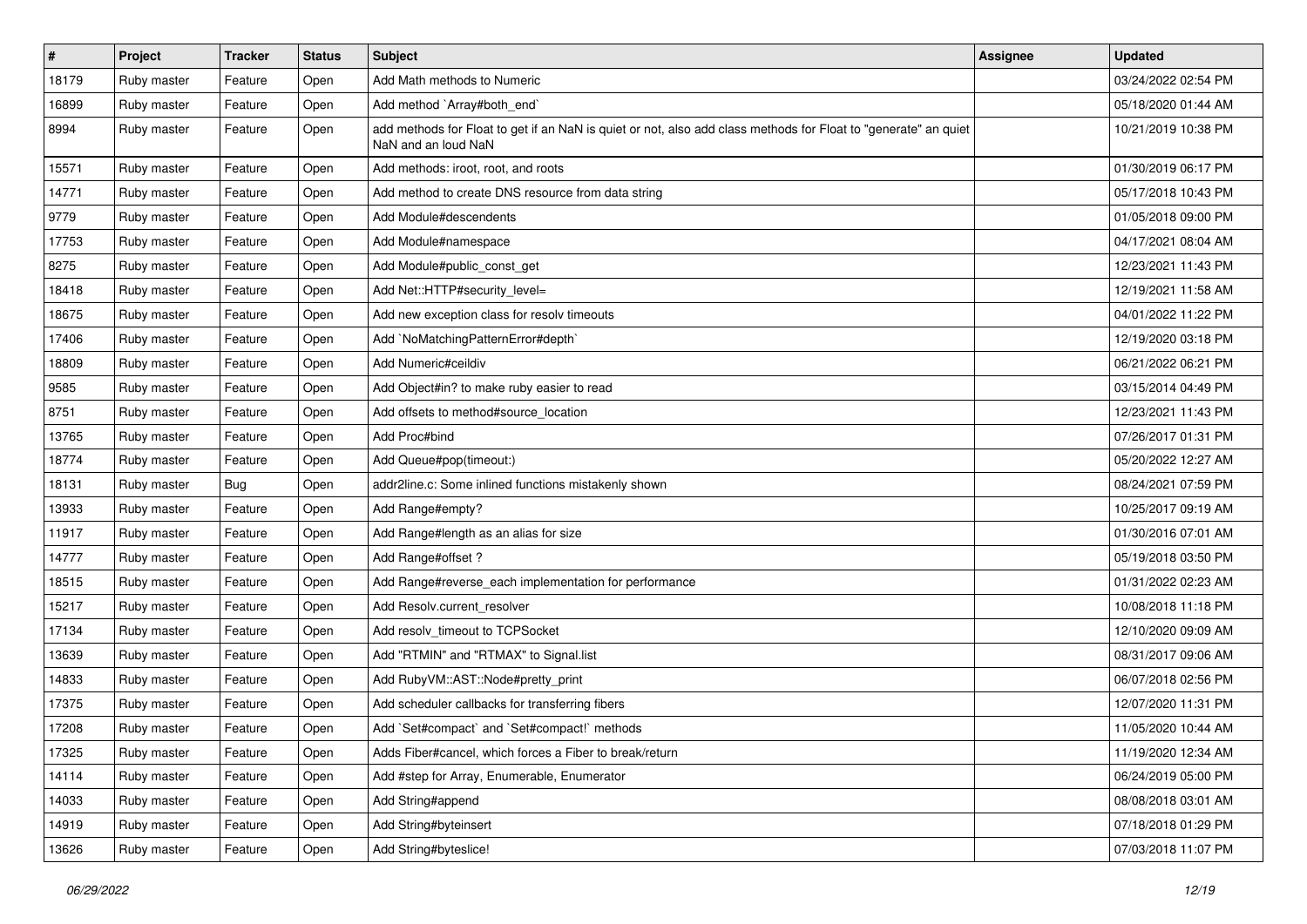| $\vert$ # | Project     | <b>Tracker</b> | <b>Status</b> | <b>Subject</b>                                                                                                          | <b>Assignee</b> | <b>Updated</b>      |
|-----------|-------------|----------------|---------------|-------------------------------------------------------------------------------------------------------------------------|-----------------|---------------------|
| 10869     | Ruby master | Feature        | Open          | Add support for option to pre-compile Ruby files                                                                        |                 | 02/23/2015 11:08 AM |
| 15560     | Ruby master | Feature        | Open          | Add support for read/write offsets.                                                                                     |                 | 01/26/2019 11:03 AM |
| 12115     | Ruby master | Feature        | Open          | Add Symbol#call to allow to_proc shorthand with arguments                                                               |                 | 11/16/2018 09:49 AM |
| 5478      | Ruby master | Feature        | Open          | Add syntax to import Set into core                                                                                      |                 | 09/02/2020 12:24 PM |
| 16425     | Ruby master | Feature        | Open          | Add Thread#dig                                                                                                          |                 | 12/17/2019 12:15 AM |
| 8640      | Ruby master | Feature        | Open          | Add Time#elapsed to return nanoseconds since creation                                                                   |                 | 12/23/2021 11:43 PM |
| 10829     | Ruby master | Feature        | Open          | Add to_proc method to the Array class                                                                                   |                 | 12/23/2021 11:43 PM |
| 16137     | Ruby master | Feature        | Open          | $Add == to UnboundMethod$                                                                                               |                 | 09/07/2019 11:05 AM |
| 8967      | Ruby master | Feature        | Open          | add uninclude and unextend method                                                                                       |                 | 09/30/2013 02:18 PM |
| 9887      | Ruby master | Feature        | Open          | Add uninclude please                                                                                                    |                 | 05/31/2014 01:33 PM |
| 9929      | Ruby master | Feature        | Open          | add with default method to Hash                                                                                         |                 | 06/11/2014 12:08 AM |
| 15456     | Ruby master | Feature        | Open          | Adopt some kind of consistent versioning mechanism                                                                      |                 | 02/07/2019 06:26 PM |
| 11660     | Ruby master | Feature        | Open          | a falsy value (similar to js undefined) that facilitates forwarding of default arguments                                |                 | 11/05/2019 07:33 PM |
| 15036     | Ruby master | Feature        | Open          | after upgrade when run apt upgrade metasploit                                                                           |                 | 12/23/2021 11:43 PM |
| 15804     | Ruby master | Feature        | Open          | A generic method to resolve the indexing on a sequence                                                                  |                 | 04/28/2019 12:54 PM |
| 11514     | Ruby master | <b>Bug</b>     | Open          | AIX6.1 - Ruby 2.2.3 - Segmentation fault in :byteslice                                                                  |                 | 09/18/2015 07:39 AM |
| 16781     | Ruby master | Feature        | Open          | alias :fold :reduce                                                                                                     |                 | 05/16/2020 08:28 AM |
| 12145     | Ruby master | Feature        | Open          | Aliashood between 'size' and 'length' is not consistent                                                                 |                 | 06/27/2019 10:02 PM |
| 17773     | Ruby master | Feature        | Open          | Alias `Numeric#zero?` and `Float#zero?` as `Numeric#empty?` and `Float#empty?`                                          |                 | 04/02/2021 03:39 PM |
| 9784      | Ruby master | Feature        | Open          | Alias URI#merge to URI#join                                                                                             |                 | 04/29/2014 05:42 AM |
| 17356     | Ruby master | Feature        | Open          | Alignment of memory allocated through Fiddle struct's malloc                                                            |                 | 12/02/2020 11:06 AM |
| 18559     | Ruby master | Feature        | Open          | Allocation tracing: Objects created by the parser are attributed to Kernel.require                                      |                 | 06/28/2022 12:21 PM |
| 13890     | Ruby master | Feature        | Open          | Allow a regexp as an argument to 'count', to count more interesting things than single characters                       |                 | 12/30/2017 04:37 AM |
| 14463     | Ruby master | Feature        | Open          | Allow comments to precede dots in member expressions                                                                    |                 | 12/23/2021 11:43 PM |
| 12968     | Ruby master | Feature        | Open          | Allow default value via block for Integer(), Float() and Rational()                                                     |                 | 06/28/2017 05:53 PM |
| 16739     | Ruby master | Feature        | Open          | Allow Hash#keys and Hash#values to accept a block for filtering output                                                  |                 | 07/10/2020 04:09 PM |
| 12023     | Ruby master | Feature        | Open          | Allow ivars to be used as method arguments                                                                              |                 | 01/27/2016 09:58 AM |
| 15419     | Ruby master | Feature        | Open          | Allow Kernel#tap to be invoked with arguments like Kernel#send                                                          |                 | 12/23/2021 11:43 PM |
| 18690     | Ruby master | Feature        | Open          | Allow `Kernel#then` to take arguments                                                                                   |                 | 05/10/2022 06:16 PM |
| 10528     | Ruby master | Feature        | Open          | Allow line breaks instead of commas in arrays, hashes, argument lists, etc.                                             |                 | 12/23/2021 11:43 PM |
| 12057     | Ruby master | Feature        | Open          | Allow methods with 'yield' to be called without a block                                                                 |                 | 12/23/2021 11:43 PM |
| 16037     | Ruby master | Feature        | Open          | Allow multiple single/double-splatted variables in `in` pattern matching and introduce non-greedy-splatted<br>variables |                 | 08/04/2019 04:47 AM |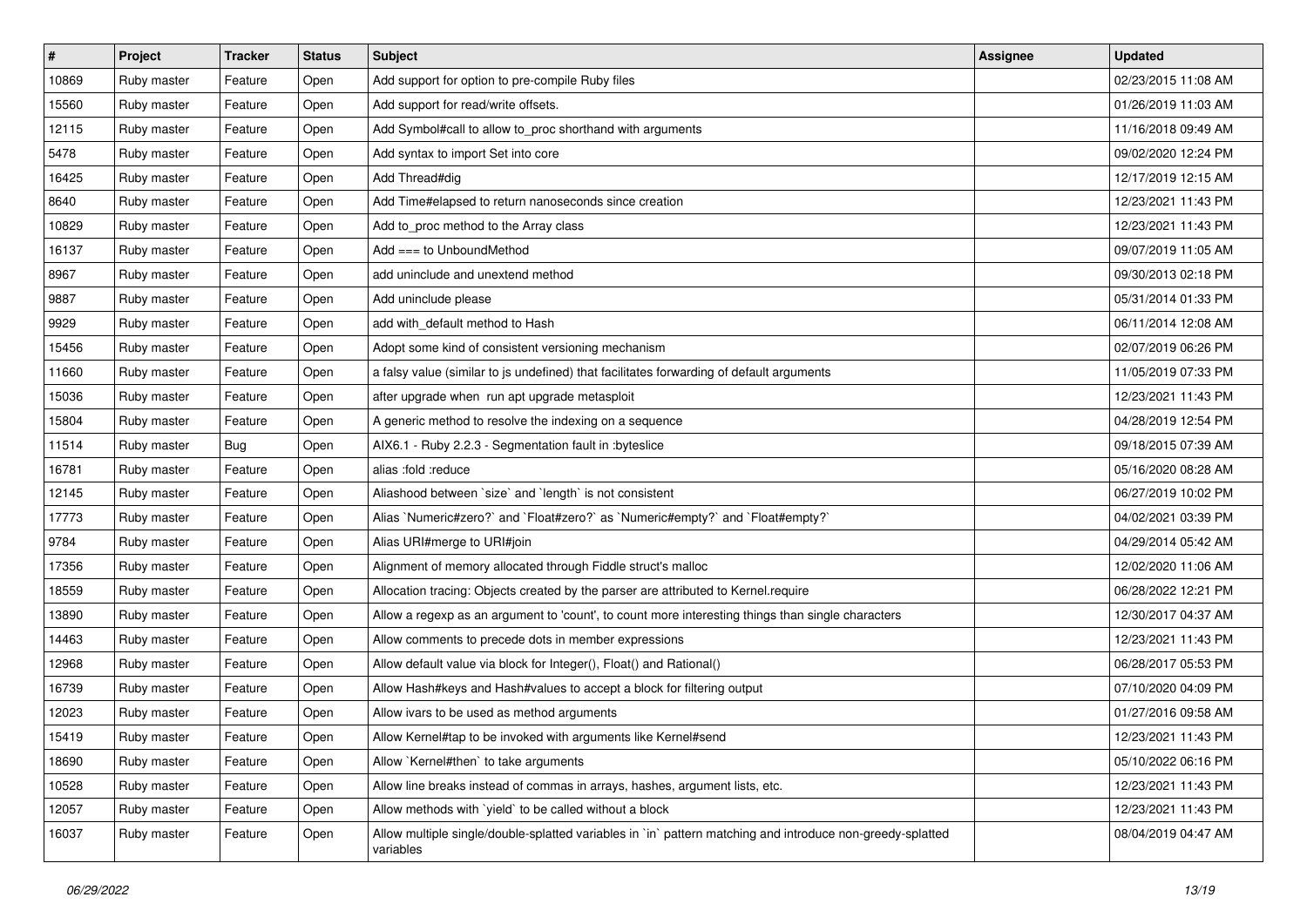| $\vert$ # | Project     | Tracker    | <b>Status</b> | <b>Subject</b>                                                                                                                                                                             | <b>Assignee</b> | <b>Updated</b>      |
|-----------|-------------|------------|---------------|--------------------------------------------------------------------------------------------------------------------------------------------------------------------------------------------|-----------------|---------------------|
| 18617     | Ruby master | Feature    | Open          | Allow multiples keys in Hash#[] acting like Hash#dig                                                                                                                                       |                 | 03/10/2022 01:36 PM |
| 8046      | Ruby master | Feature    | Open          | allow Object#extend to take a block                                                                                                                                                        |                 | 12/25/2017 06:15 PM |
| 12969     | Ruby master | Feature    | Open          | Allow optional parameter in String#strip and related                                                                                                                                       |                 | 01/20/2017 08:19 AM |
| 16667     | Ruby master | Feature    | Open          | Allow parameters to Symbol#to_proc and Method#to_proc                                                                                                                                      |                 | 03/03/2020 03:40 PM |
| 16336     | Ruby master | Feature    | Open          | Allow private constants to be accessed with absolute references                                                                                                                            |                 | 11/14/2019 06:21 PM |
| 10863     | Ruby master | Feature    | Open          | allow protected class methods to be callable from instance methods                                                                                                                         |                 | 04/01/2015 06:11 PM |
| 8291      | Ruby master | Feature    | Open          | Allow retrieving the root Fiber of a Thread                                                                                                                                                |                 | 12/23/2021 11:43 PM |
| 8921      | Ruby master | Feature    | Open          | Allow select, reject, etc to accept a regex                                                                                                                                                |                 | 04/04/2020 05:57 AM |
| 15927     | Ruby master | Feature    | Open          | Allow string keys to be used for String#% and sprintf methods                                                                                                                              |                 | 06/17/2019 07:13 AM |
| 9095      | Ruby master | Feature    | Open          | Allow `Symbol#to_proc` to take arguments                                                                                                                                                   |                 | 11/10/2013 04:25 AM |
| 18603     | Ruby master | Feature    | Open          | Allow syntax like obj.method(arg)=value                                                                                                                                                    |                 | 02/27/2022 05:04 PM |
| 18683     | Ruby master | Feature    | Open          | Allow to create hashes with a specific capacity.                                                                                                                                           |                 | 04/22/2022 02:34 PM |
| 16688     | Ruby master | Feature    | Open          | Allow #to_path object as argument to system()                                                                                                                                              |                 | 04/13/2020 05:37 PM |
| 16296     | Ruby master | Feature    | Open          | Alternative behavior for ` ` in method body if ` ` is not in method definition                                                                                                             |                 | 11/10/2019 10:20 AM |
| 14278     | Ruby master | Feature    | Open          | Ambiguous Exception for OpenSSL::HMAC.digest                                                                                                                                               |                 | 06/20/2019 11:36 PM |
| 7250      | Ruby master | Feature    | Open          | A mechanism to include at once both instance-level and class-level methods from a module                                                                                                   |                 | 12/25/2017 06:15 PM |
| 17718     | Ruby master | Feature    | Open          | a method paramaters object that can be pattern matched against                                                                                                                             |                 | 03/24/2021 01:29 PM |
| 8827      | Ruby master | Feature    | Open          | A method that flips the receiver and the first argument                                                                                                                                    |                 | 08/29/2013 05:59 AM |
| 10183     | Ruby master | Feature    | Open          | An alternative name for method `class`                                                                                                                                                     |                 | 10/31/2017 11:42 AM |
| 12083     | Ruby master | Feature    | Open          | \$_ and \$~ by Binding#local_variable_{get,set}                                                                                                                                            |                 | 02/18/2016 04:35 AM |
| 15557     | Ruby master | Feature    | Open          | A new class that stores a condition and the previous receiver                                                                                                                              |                 | 01/27/2019 05:22 AM |
| 18137     | Ruby master | Feature    | Open          | A new method to check Proc is isolated or not                                                                                                                                              |                 | 10/27/2021 07:30 AM |
| 12901     | Ruby master | Feature    | Open          | Anonymous functions without scope lookup overhead                                                                                                                                          |                 | 01/01/2022 12:30 PM |
| 12262     | Ruby master | Feature    | Open          | Anti-loop                                                                                                                                                                                  |                 | 04/09/2016 05:30 AM |
| 18396     | Ruby master | <b>Bug</b> | Open          | An unexpected "hash value omission" syntax error when without parentheses call expr follows                                                                                                |                 | 03/29/2022 09:58 PM |
| 14967     | Ruby master | Feature    | Open          | Any type                                                                                                                                                                                   |                 | 08/11/2019 07:43 PM |
| 15627     | Ruby master | Feature    | Open          | Appearance of custom singleton classes                                                                                                                                                     |                 | 06/15/2020 10:37 PM |
| 10425     | Ruby master | Feature    | Open          | A predicate method to tell if a number is near another                                                                                                                                     |                 | 10/26/2014 01:47 AM |
| 10426     | Ruby master | Feature    | Open          | A predicate to express congruence                                                                                                                                                          |                 | 11/14/2014 02:11 AM |
| 13860     | Ruby master | Feature    | Open          | A proposal for a new, simpler class-method addition to Time - for the time being calling it Time.date() but<br>another name is fine; and the ability to omit '%' tokens as arguments to it |                 | 02/21/2018 12:57 PM |
| 12378     | Ruby master | Feature    | Open          | arbitrary size Random.new_seed                                                                                                                                                             |                 | 05/13/2016 04:44 PM |
| 17399     | Ruby master | Misc       | Open          | Are endless methods experimental?                                                                                                                                                          |                 | 12/22/2020 07:05 PM |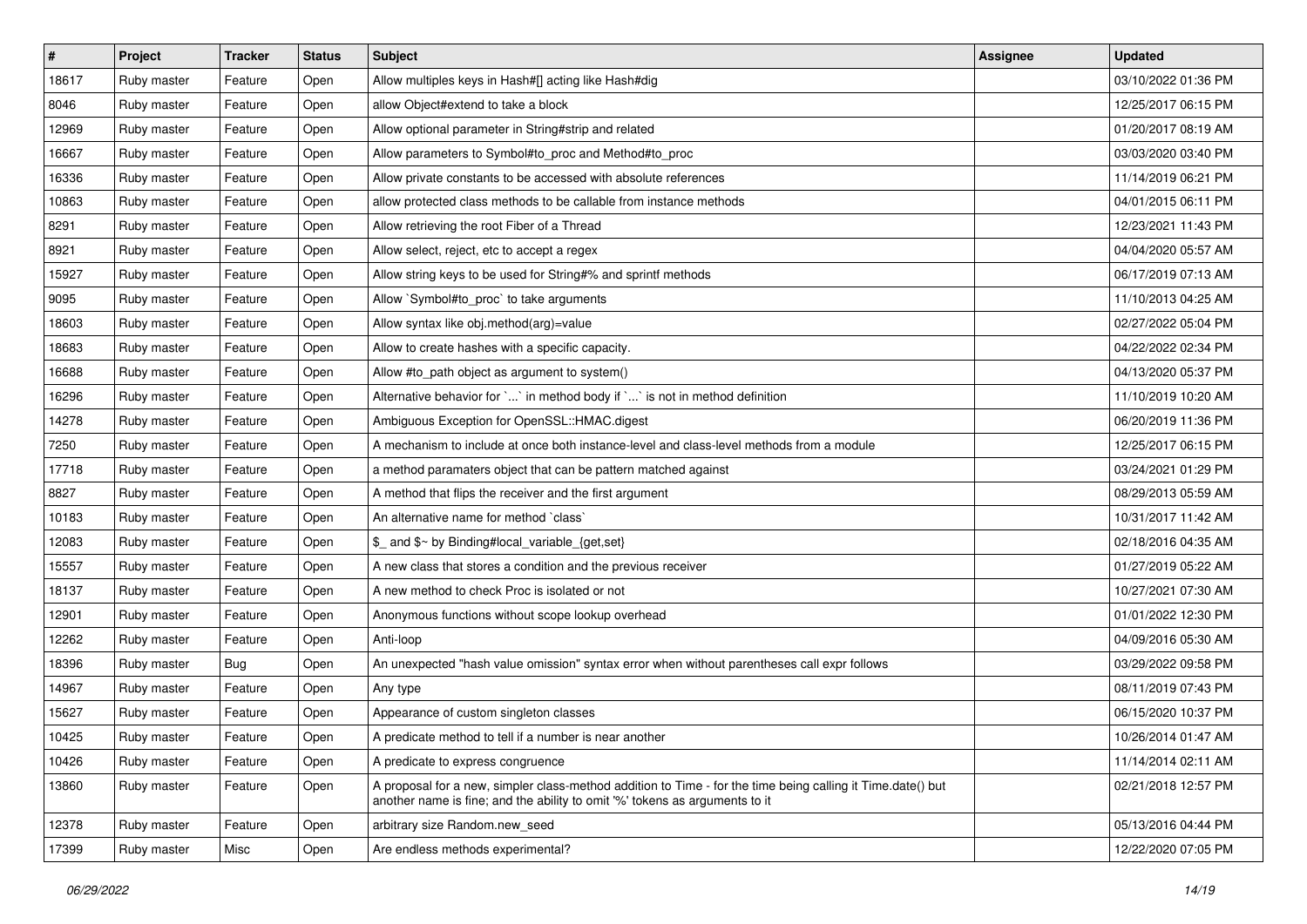| $\vert$ # | Project     | <b>Tracker</b> | <b>Status</b> | Subject                                                                                     | <b>Assignee</b> | <b>Updated</b>      |
|-----------|-------------|----------------|---------------|---------------------------------------------------------------------------------------------|-----------------|---------------------|
| 12992     | Ruby master | Feature        | Open          | ArgumentError if hostname is missing                                                        |                 | 07/27/2021 11:40 AM |
| 12482     | Ruby master | Feature        | Open          | ArgumentError.new(nil) should give a better description                                     |                 | 06/16/2016 04:18 AM |
| 14111     | Ruby master | Feature        | Open          | ArgumentError00000000000000000000000000                                                     |                 | 06/13/2019 05:41 AM |
| 18402     | Ruby master | Feature        | Open          | <b>Argument Labels</b>                                                                      |                 | 01/31/2022 06:14 PM |
| 16039     | Ruby master | Feature        | Open          | Array#contains? to check if one array contains another array                                |                 | 12/19/2019 06:47 AM |
| 16146     | Ruby master | Feature        | Open          | Array .difference allow custom comparison                                                   |                 | 11/11/2019 08:34 PM |
| 16118     | Ruby master | Feature        | Open          | Array .difference allow custom comparison                                                   |                 | 12/23/2021 11:44 PM |
| 14585     | Ruby master | Feature        | Open          | Array#each_pair                                                                             |                 | 03/11/2018 11:38 PM |
| 16928     | Ruby master | Feature        | Open          | Array#include_all? & Array#include_any?                                                     |                 | 06/01/2020 09:27 PM |
| 17056     | Ruby master | Feature        | Open          | Array#index: Allow specifying the position to start search as in String#index               |                 | 09/25/2020 01:41 PM |
| 10729     | Ruby master | Feature        | Open          | Array method to subtract in place                                                           |                 | 01/11/2015 02:29 PM |
| 12059     | Ruby master | Feature        | Open          | 'Array#single?', 'Hash#single?'                                                             |                 | 02/10/2016 04:02 AM |
| 16678     | Ruby master | Misc           | Open          | Array#values_at has unintuitive behavior when supplied a range starting with negative index |                 | 03/09/2020 02:06 PM |
| 8970      | Ruby master | Feature        | Open          | Array.zip and Array.product                                                                 |                 | 09/12/2019 03:40 AM |
| 17856     | Ruby master | Feature        | Open          | ary.member? is slower than ary.include?                                                     |                 | 05/11/2021 10:12 AM |
| 13164     | Ruby master | <b>Bug</b>     | Open          | A second `SystemStackError` exception results in `Segmentation fault (core dumped)`         |                 | 04/14/2017 01:05 PM |
| 11475     | Ruby master | Feature        | Open          | AST transforms                                                                              |                 | 08/21/2015 11:14 AM |
| 9402      | Ruby master | Feature        | Open          | A syntax to specify the default value of a hash                                             |                 | 12/23/2021 11:43 PM |
| 8259      | Ruby master | Feature        | Open          | Atomic attributes accessors                                                                 |                 | 12/23/2021 11:43 PM |
| 8635      | Ruby master | Feature        | Open          | attr_accessor with default block                                                            |                 | 12/23/2021 11:43 PM |
| 16817     | Ruby master | Feature        | Open          | attr_predicate or attr_query or attr_something for ? methods                                |                 | 12/23/2021 11:44 PM |
| 18070     | Ruby master | Feature        | Open          | `attr` should be removed                                                                    |                 | 08/09/2021 05:51 PM |
| 11415     | Ruby master | Feature        | Open          | autoload with a Proc                                                                        |                 | 10/21/2015 08:38 PM |
| 15458     | Ruby master | Feature        | Open          | Automatic Exception#cause print in IRB                                                      |                 | 12/23/2021 11:44 PM |
| 16005     | Ruby master | Feature        | Open          | A variation of Time.iso8601 that can parse yyyy-MM-dd HH:mm:ss                              |                 | 06/16/2022 01:08 AM |
| 8184      | Ruby master | Feature        | Open          | Avoid the creation of meaningless ranges (nil, false, true)                                 |                 | 03/29/2013 11:16 PM |
| 13006     | Ruby master | Feature        | Open          | backtrace of thread killer                                                                  |                 | 12/06/2016 01:11 AM |
| 10634     | Ruby master | Feature        | Open          | Baselining with Benchmark                                                                   |                 | 12/23/2021 11:43 PM |
| 16671     | Ruby master | Misc           | Open          | <b>BASERUBY</b> version policy                                                              |                 | 03/05/2020 01:11 AM |
| 9832      | Ruby master | Misc           | Open          | better concurrency in threads                                                               |                 | 05/12/2014 12:33 PM |
| 12790     | Ruby master | Feature        | Open          | Better inspect for stdlib classes                                                           |                 | 02/27/2017 08:36 PM |
| 8570      | Ruby master | Feature        | Open          | Better mechanisms to safely load classes concurrently                                       |                 | 12/23/2021 11:43 PM |
| 13434     | Ruby master | Feature        | Open          | better method definition in C API                                                           |                 | 07/13/2017 07:41 AM |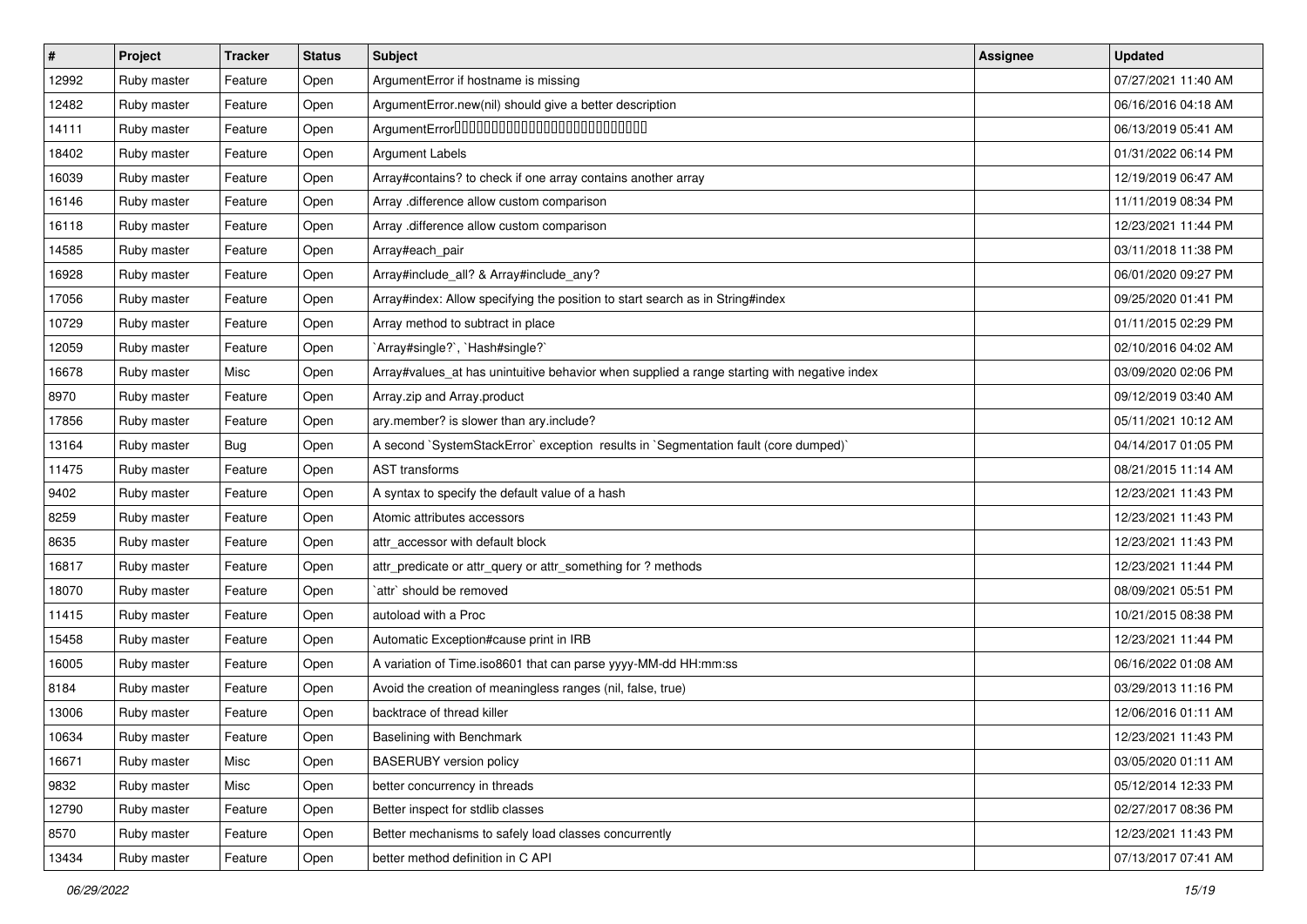| $\#$  | Project     | <b>Tracker</b> | <b>Status</b> | Subject                                                                                                                                                               | <b>Assignee</b> | <b>Updated</b>      |
|-------|-------------|----------------|---------------|-----------------------------------------------------------------------------------------------------------------------------------------------------------------------|-----------------|---------------------|
| 13048 | Ruby master | Feature        | Open          | Better way to do Regexp.new(Regexp.escape("some string"))                                                                                                             |                 | 01/20/2017 04:01 AM |
| 18831 | Ruby master | Feature        | Open          | Block argument to 'yield'                                                                                                                                             |                 | 06/18/2022 03:12 AM |
| 11129 | Ruby master | Feature        | Open          | block-level hash destructuring only works for the last argument                                                                                                       |                 | 07/07/2019 05:11 AM |
| 13333 | Ruby master | Feature        | Open          | block to vield                                                                                                                                                        |                 | 05/19/2017 09:01 AM |
| 10327 | Ruby master | Feature        | Open          | Bool/False/True module for '==='                                                                                                                                      |                 | 10/15/2014 02:42 PM |
| 17878 | Ruby master | Bug            | Open          | bootstraptest/test_ractor.rb:224 a random failing test with "The outgoing-port is already closed<br>(Ractor::ClosedError)"                                            |                 | 09/13/2021 01:10 PM |
| 7060  | Ruby master | Feature        | Open          | Broaden support for chmod                                                                                                                                             |                 | 12/25/2017 06:15 PM |
| 18764 | Ruby master | Bug            | Open          | Build Error when Using msys2-mingw64 and Ruby 3.2                                                                                                                     |                 | 05/10/2022 06:48 AM |
| 12179 | Ruby master | Bug            | Open          | Build failure due to VPATH expansion                                                                                                                                  |                 | 04/14/2016 01:55 AM |
| 18674 | Ruby master | Bug            | Open          | Build failure `make up` with WSL2                                                                                                                                     |                 | 04/01/2022 08:51 AM |
| 16795 | Ruby master | Feature        | Open          | build ruby exe on Windows against ruby-static.lib omitting x64-vcruntime-ruby.dll (no '--enable-shared' option<br>for Windows)                                        |                 | 04/17/2020 01:22 PM |
| 18435 | Ruby master | Bug            | Open          | Calling `protected` on ancestor method changes result of `instance_methods(false)`                                                                                    |                 | 06/09/2022 10:23 AM |
| 18476 | Ruby master | Bug            | Open          | Call to require stuck forever after receiving EAGAIN on writev when running with zeus                                                                                 |                 | 02/28/2022 02:55 PM |
| 18083 | Ruby master | Feature        | Open          | Capture error in ensure block.                                                                                                                                        |                 | 10/21/2021 01:00 PM |
| 18012 | Ruby master | Bug            | Open          | Case-insensitive character classes can only match multiple code points when top-level character class is not<br>negated                                               |                 | 06/29/2021 08:35 AM |
| 15363 | Ruby master | Feature        | Open          | Case insensitive file systems - add info to CONFIG or somewhere?                                                                                                      |                 | 12/03/2018 04:30 AM |
| 17989 | Ruby master | Bug            | Open          | Case insensitive Regexps do not handle characters with overlapping case foldings                                                                                      |                 | 06/15/2021 11:43 AM |
| 11723 | Ruby master | Feature        | Open          | CGI library should give access to raw request body                                                                                                                    |                 | 11/20/2015 07:06 PM |
| 15145 | Ruby master | Feature        | Open          | chained mappings proposal                                                                                                                                             |                 | 09/22/2018 12:06 AM |
| 14606 | Ruby master | Feature        | Open          | Change begin-else-end without rescue from warning to syntax error                                                                                                     |                 | 03/16/2018 01:22 AM |
| 10473 | Ruby master | Feature        | Open          | Change Date#to datetime to use local time                                                                                                                             |                 | 07/23/2021 07:08 PM |
| 18256 | Ruby master | Feature        | Open          | Change the canonical name of Thread::Mutex, Thread::Queue, Thread::SizedQueue and<br>Thread::ConditionVariable to just Mutex, Queue, SizedQueue and ConditionVariable |                 | 10/20/2021 10:59 PM |
| 12041 | Ruby master | Feature        | Open          | Change the initializer of NameError to take a receiver as the third argument                                                                                          |                 | 02/12/2016 05:37 AM |
| 16750 | Ruby master | Misc           | Open          | Change typedef of VALUE for better type checking                                                                                                                      |                 | 04/03/2020 02:34 AM |
| 13240 | Ruby master | Feature        | Open          | Change Unicode property implementation in Onigmo from inversion lists to direct lookup                                                                                |                 | 02/22/2017 08:01 AM |
| 18010 | Ruby master | <b>Bug</b>     | Open          | Character class with single character gets case-folded with following string                                                                                          |                 | 06/28/2021 09:30 AM |
| 17646 | Ruby master | <b>Bug</b>     | Open          | Check for ` builtin mul overflow with long long arguments                                                                                                             |                 | 02/19/2021 06:19 PM |
| 10770 | Ruby master | Feature        | Open          | chr and ord behavior for ill-formed byte sequences and surrogate code points                                                                                          |                 | 01/22/2015 10:19 AM |
| 15565 | Ruby master | Feature        | Open          | Circular dependency warnings - suggestions/ideas to improve the output from ruby                                                                                      |                 | 01/25/2019 11:36 PM |
| 18379 | Ruby master | Bug            | Open          | [CI] Windows mingw/ucrt - test-all timeout failures                                                                                                                   |                 | 12/02/2021 02:23 AM |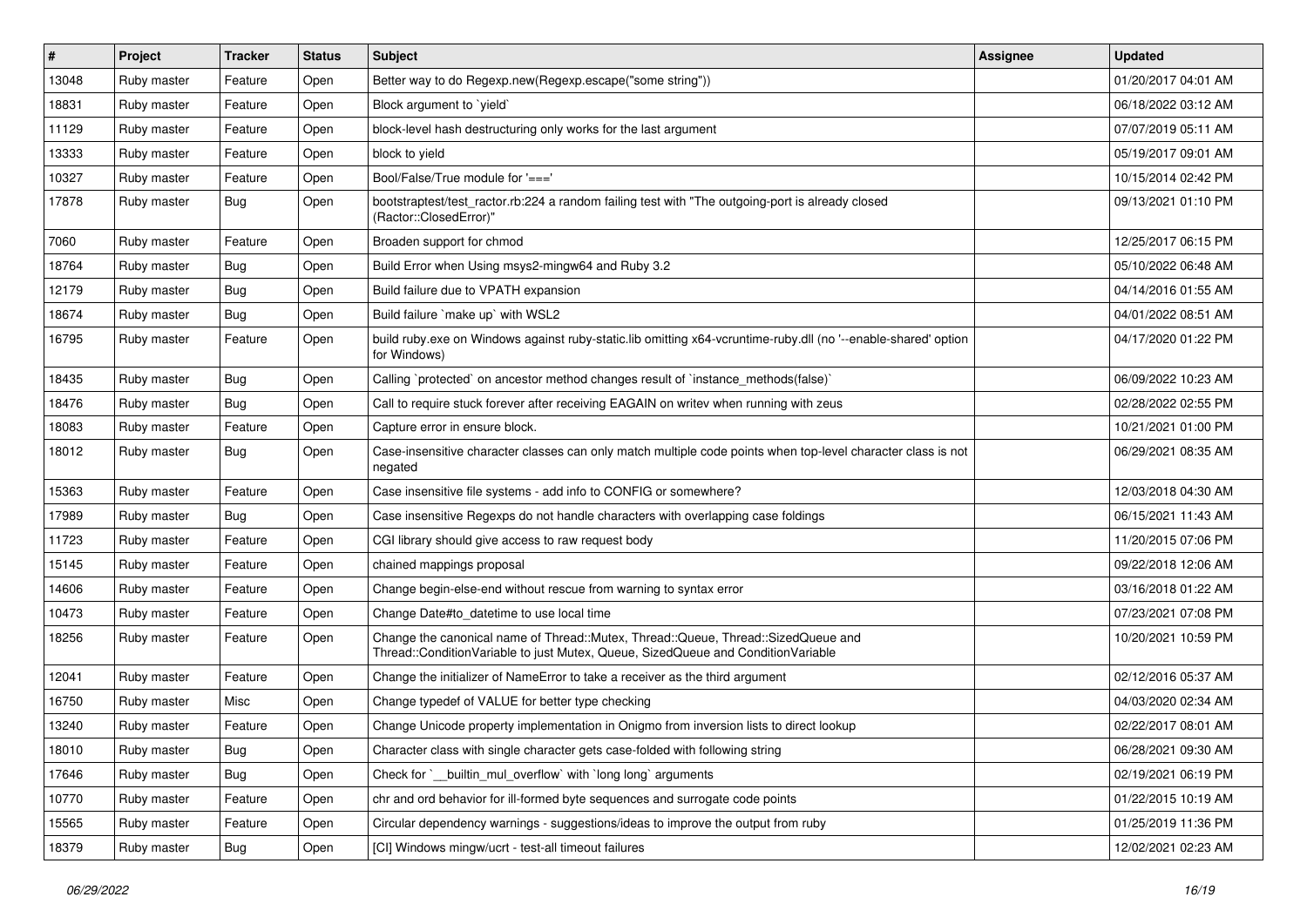| $\vert$ # | Project     | <b>Tracker</b> | <b>Status</b> | Subject                                                                                                               | <b>Assignee</b> | <b>Updated</b>      |
|-----------|-------------|----------------|---------------|-----------------------------------------------------------------------------------------------------------------------|-----------------|---------------------|
| 17829     | Ruby master | Misc           | Open          | Clang/LLVM correctness of x64-mingw32 build (`shorten-64-to-32` warnings)                                             |                 | 04/26/2021 04:23 PM |
| 11570     | Ruby master | Misc           | Open          | Clarify autoload chaining behavior                                                                                    |                 | 10/06/2015 04:52 PM |
| 17994     | Ruby master | Feature        | Open          | Clarify 'IO.read' behavior and add 'File.read' method                                                                 |                 | 07/16/2021 03:04 AM |
| 17390     | Ruby master | Misc           | Open          | Class and method-level docs for Ractor                                                                                |                 | 12/13/2020 06:33 PM |
| 10701     | Ruby master | Feature        | Open          | Class: Array 2 New methods                                                                                            |                 | 01/08/2015 07:21 AM |
| 12084     | Ruby master | Feature        | Open          | 'Class#instance'                                                                                                      |                 | 12/14/2021 08:52 PM |
| 17040     | Ruby master | Feature        | Open          | cleanup include/ruby/backward*                                                                                        |                 | 08/26/2020 07:07 AM |
| 12277     | Ruby master | Misc           | Open          | Coding rule: colum number                                                                                             |                 | 04/13/2016 06:32 PM |
| 18644     | Ruby master | Feature        | Open          | Coerce anything callable to a Proc                                                                                    |                 | 06/18/2022 05:28 PM |
| 12134     | Ruby master | Feature        | Open          | Comparison between 'true' and 'false'                                                                                 |                 | 03/15/2016 12:41 PM |
| 17931     | Ruby master | <b>Bug</b>     | Open          | Compile fails setup option nodynamic                                                                                  |                 | 07/07/2021 08:51 AM |
| 15840     | Ruby master | Feature        | Open          | configuration path search                                                                                             |                 | 05/11/2019 01:24 PM |
| 18429     | Ruby master | Bug            | Open          | Configure ruby-3.0.3 on Solaris 10 Unknown keyword 'URL' in './ruby.tmp.pc'                                           |                 | 01/18/2022 09:15 PM |
| 16346     | Ruby master | Misc           | Open          | Confusing macro name: RUBY_MARK_NO_PIN_UNLESS_NULL                                                                    |                 | 11/13/2019 07:39 AM |
| 12817     | Ruby master | Feature        | Open          | Consider adding method .sample() on class Hash (if this was not yet proposed)                                         |                 | 10/11/2016 12:57 AM |
| 10663     | Ruby master | Feature        | Open          | Consider adding support for String input to File. methods                                                             |                 | 01/05/2015 12:47 AM |
| 10645     | Ruby master | Feature        | Open          | Consider adding support of .first to MatchData object like MatchData[0]                                               |                 | 12/25/2014 06:50 AM |
| 14615     | Ruby master | Feature        | Open          | Consider introducing shortcut to check Net::HTTP response type                                                        |                 | 03/19/2018 05:43 AM |
| 13922     | Ruby master | Feature        | Open          | Consider showing warning messages about same-named aliases - either directly or perhaps via the "did you<br>mean gem" |                 | 09/25/2017 12:21 PM |
| 9516      | Ruby master | Misc           | Open          | Consolidate all deprecation messages to one or more helper methods                                                    |                 | 02/13/2014 05:11 PM |
| 12077     | Ruby master | Feature        | Open          | Consolidate SSLSocket interface with TCPSocket                                                                        |                 | 05/17/2016 06:37 AM |
| 6828      | Ruby master | Feature        | Open          | <b>Constancy of Constants</b>                                                                                         |                 | 12/10/2020 08:47 AM |
| 18622     | Ruby master | Bug            | Open          | const_get still looks in Object, while lexical constant lookup no longer does                                         |                 | 04/22/2022 11:26 AM |
| 17749     | Ruby master | Feature        | Open          | Const source location without name                                                                                    |                 | 04/17/2021 07:38 AM |
| 17137     | Ruby master | Misc           | Open          | Cooperation on maintaining official docker ruby images                                                                |                 | 09/02/2020 05:03 PM |
| 15861     | Ruby master | Feature        | Open          | Correctly parse `file:c:/path/to/file` URIs                                                                           |                 | 05/18/2019 10:58 PM |
| 18678     | Ruby master | Bug            | Open          | Crash on Mac - vm_call0_cfunc_with_frame                                                                              |                 | 05/26/2022 05:40 PM |
| 18659     | Ruby master | Feature        | Open          | Create a Binding at the time of an exception and make it available to Rescue                                          |                 | 03/25/2022 10:55 AM |
| 12110     | Ruby master | Feature        | Open          | Create a method to avoid vacuous truth?                                                                               |                 | 03/12/2016 08:01 AM |
| 15074     | Ruby master | Feature        | Open          | Create 'official' C API documentation on ruby-doc.org                                                                 |                 | 09/12/2018 09:12 PM |
| 11183     | Ruby master | Bug            | Open          |                                                                                                                       |                 | 05/26/2015 08:32 AM |
| 11550     | Ruby master | Feature        | Open          | Current behaviour of super() is dangerous in the presence of more than one included modules.                          |                 | 01/20/2016 08:44 AM |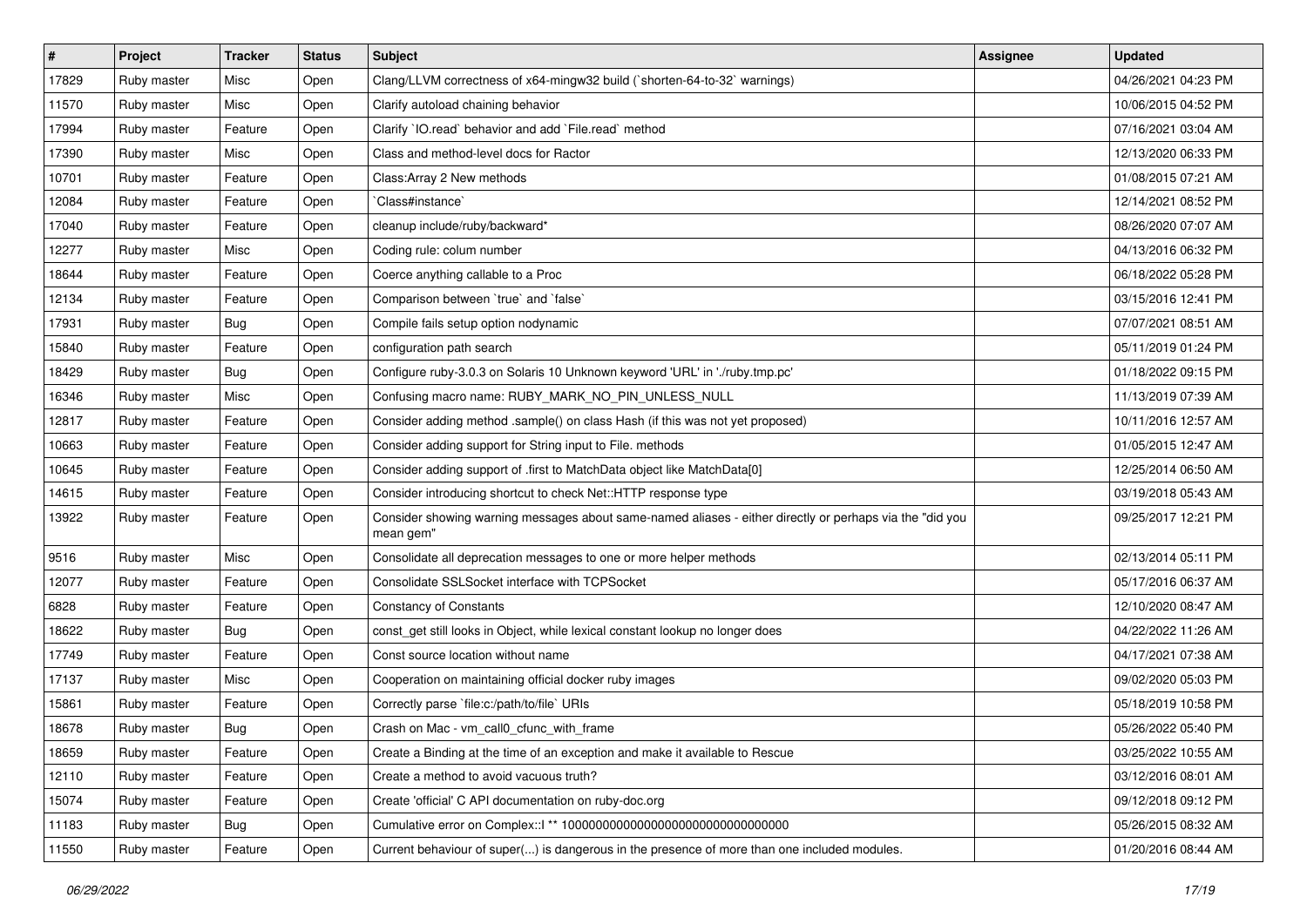| $\vert$ # | Project     | <b>Tracker</b> | <b>Status</b> | Subject                                                                                                                             | <b>Assignee</b> | <b>Updated</b>      |
|-----------|-------------|----------------|---------------|-------------------------------------------------------------------------------------------------------------------------------------|-----------------|---------------------|
| 13072     | Ruby master | Misc           | Open          | Current state of date standard library                                                                                              |                 | 09/02/2017 05:38 PM |
| 17683     | Ruby master | Misc           | Open          | Current status of beginless range (experimental or not)                                                                             |                 | 06/05/2021 07:22 AM |
| 18296     | Ruby master | Feature        | Open          | Custom exception formatting should override `Exception#full_message`.                                                               |                 | 12/15/2021 08:49 PM |
| 8807      | Ruby master | Feature        | Open          | Custom literals                                                                                                                     |                 | 12/10/2020 08:53 AM |
| 8437      | Ruby master | Feature        | Open          | custom operators, unicode                                                                                                           |                 | 08/30/2015 03:05 AM |
| 11987     | Ruby master | Feature        | Open          | daemons can't show the backtrace of rb_bug                                                                                          |                 | 01/13/2016 10:58 AM |
| 11177     | Ruby master | Bug            | Open          | <b>DATADEOFOOOOOOOO</b>                                                                                                             |                 | 05/25/2015 03:49 AM |
| 15418     | Ruby master | Misc           | Open          | Date.parse('2018')                                                                                                                  |                 | 12/15/2018 09:17 PM |
| 15598     | Ruby master | <b>Bug</b>     | Open          | Deadlock on mutual reference of autoloaded constants                                                                                |                 | 03/20/2019 10:58 AM |
| 16557     | Ruby master | Feature        | Open          | Deduplicate Regexp literals                                                                                                         |                 | 02/28/2020 11:44 AM |
| 18640     | Ruby master | Feature        | Open          | default empty string argument for `String#sub` and `String#sub!`, e.g. `"hello".sub("I")`                                           |                 | 03/19/2022 02:33 AM |
| 17722     | Ruby master | Bug            | Open          | define_method with shareable results in "defined in a different Ractor"                                                             |                 | 08/24/2021 12:03 PM |
| 14040     | Ruby master | Feature        | Open          | deprecate HTTP.version_1_2                                                                                                          |                 | 10/22/2017 09:32 AM |
| 17468     | Ruby master | Feature        | Open          | Deprecate RUBY DEVEL                                                                                                                |                 | 06/16/2022 01:08 AM |
| 18836     | Ruby master | Misc           | Open          | DevMeeting-2022-07-21                                                                                                               |                 | 06/21/2022 10:09 PM |
| 13314     | Ruby master | Feature        | Open          | $dig =$                                                                                                                             |                 | 03/14/2017 12:55 PM |
| 14564     | Ruby master | Feature        | Open          | dig opposite method                                                                                                                 |                 | 03/07/2018 11:24 PM |
| 15563     | Ruby master | Feature        | Open          | #dig that throws an exception if a key doesn't exist                                                                                |                 | 02/17/2020 08:42 AM |
| 10217     | Ruby master | Feature        | Open          | Dir constructor similar to Pathname constructor                                                                                     |                 | 12/23/2021 11:43 PM |
| 16249     | Ruby master | Feature        | Open          | Dir#empty? and File#empty?                                                                                                          |                 | 10/19/2019 12:49 PM |
| 12226     | Ruby master | Feature        | Open          | Dir.home with valid named user raises ArgumentError on Windows                                                                      |                 | 05/08/2016 10:06 AM |
| 16130     | Ruby master | Misc           | Open          | [Discussion / Ideas] Finding a good name for the concept of/behind guilds - primarily the NAME                                      |                 | 08/27/2019 04:00 PM |
| 16803     | Ruby master | Misc           | Open          | Discussion: those internal macros reside in public API headers                                                                      |                 | 05/14/2020 12:27 PM |
| 14931     | Ruby master | Feature        | Open          | [DOC] exception keyword argument is not documented in some methods                                                                  |                 | 07/22/2018 08:53 AM |
| 13108     | Ruby master | Feature        | Open          | [Doc Request] Explicitly document Range#sum                                                                                         |                 | 01/05/2017 11:50 PM |
| 13497     | Ruby master | Misc           | Open          | Docs, code samples, Ripper example                                                                                                  |                 | 04/23/2017 04:27 AM |
| 15224     | Ruby master | Misc           | Open          | [DOCs] Minor inconsistency in class Array #initialize_copy -<br>https://ruby-doc.org/core-2.5.1/Array.html#method-i-initialize_copy |                 | 10/13/2018 02:26 PM |
| 12595     | Ruby master | Misc           | Open          | Documentation                                                                                                                       |                 | 07/18/2016 04:39 PM |
| 14673     | Ruby master | Misc           | Open          | Documentation for `Array#drop` / `drop_while` unclear in regard to modification                                                     |                 | 04/10/2018 09:51 AM |
| 15249     | Ruby master | Misc           | Open          | Documentation for attr_accessor and attr_reader should be corrected                                                                 |                 | 10/23/2018 08:09 PM |
| 15654     | Ruby master | Misc           | Open          | Documentation for Complex is wrong or misleading                                                                                    |                 | 03/11/2019 11:55 AM |
| 16659     | Ruby master | Misc           | Open          | Documentation on Regexp missing for absence pattern (?~pat)                                                                         |                 | 02/27/2020 04:16 PM |